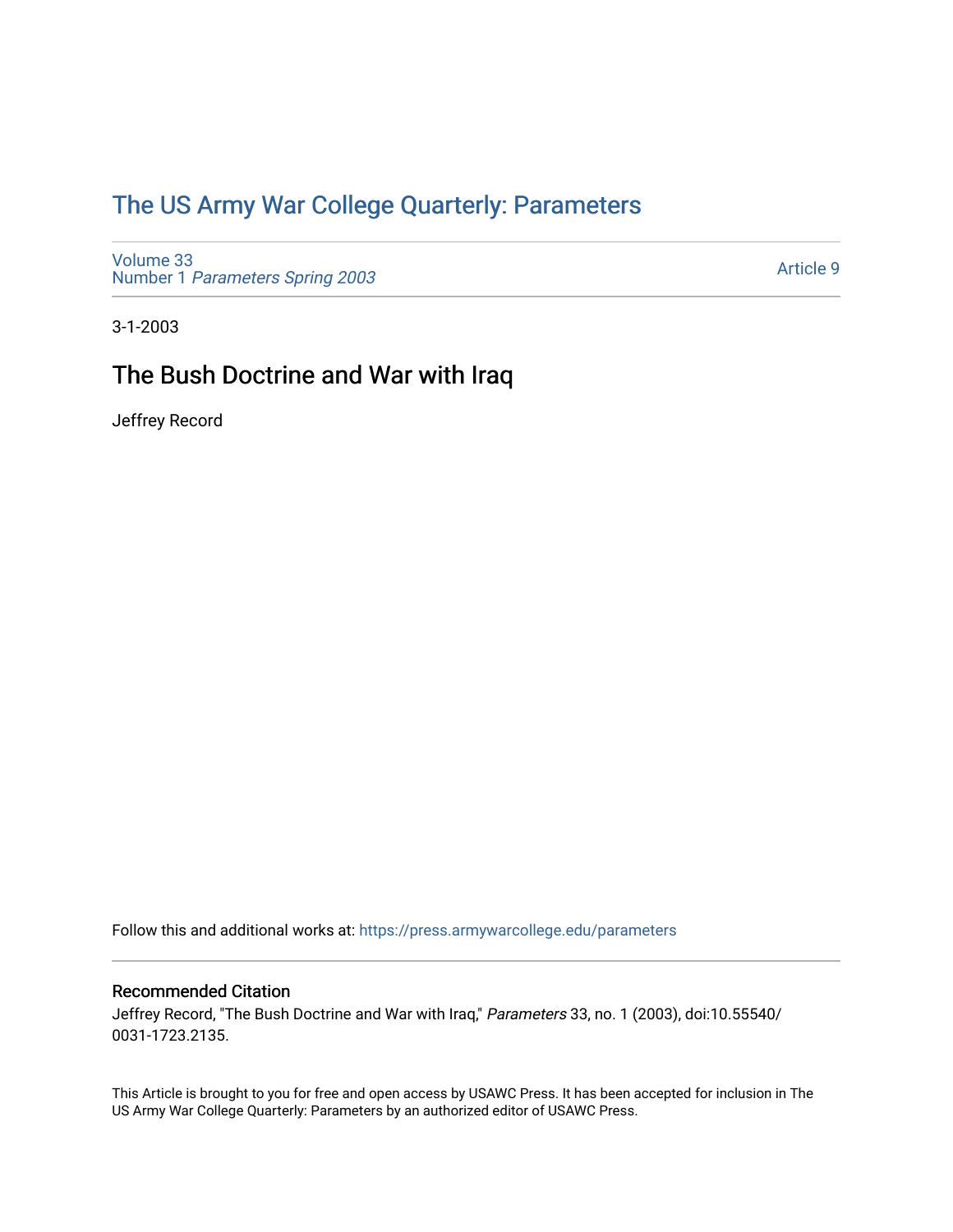# The Bush Doctrine and War with Iraq

## JEFFREY RECORD

*© 2003 Jeffrey Record*

The Bush Administration issued its first *National Security Strategy* in September 2002, a year after the 9/11 terrorist attacks on the United States by al Qaeda. The document's Chapter V summarizes the Administration's approach to using force, known as the Bush Doctrine. It essentially reiterates, in four pages, presidential statements made over the months following 9/11, including the President's speeches before a Joint Session of Congress on 20 September 2001, before the Warsaw Conference on Combating Terrorism on 6 November, his State of the Union Address on 29 January 2002, his remarks before the student body of the Virginia Military Institute on 17 April, and his address to the graduating class at the US Military Academy at West Point on 1 June. The Bush Administration now has in place a clear, declaratory use-of-force policy whose objective is stated in Chapter V's title: "Prevent Our Enemies from Threatening Us, Our Allies, and Our Friends with Weapons of Mass Destruction."

This article identifies and examines the Bush Doctrine's major tenets, and then assesses the doctrine's strengths and weaknesses within the context of the Administration's prospective attack on Iraq.

#### *The Threat*

The Bush Doctrine rests on a definition of the threat based upon what it sees as the combination of "radicalism and technology"—specifically, political and religious extremism joined by the availability of weapons of mass destruction (WMD). In his West Point speech, President Bush declared:

The gravest danger to freedom lies at the crossroads of radicalism and technology. When the spread of chemical and biological and nuclear weapons, along with ballistic missile technology—when that occurs, even weak states and small groups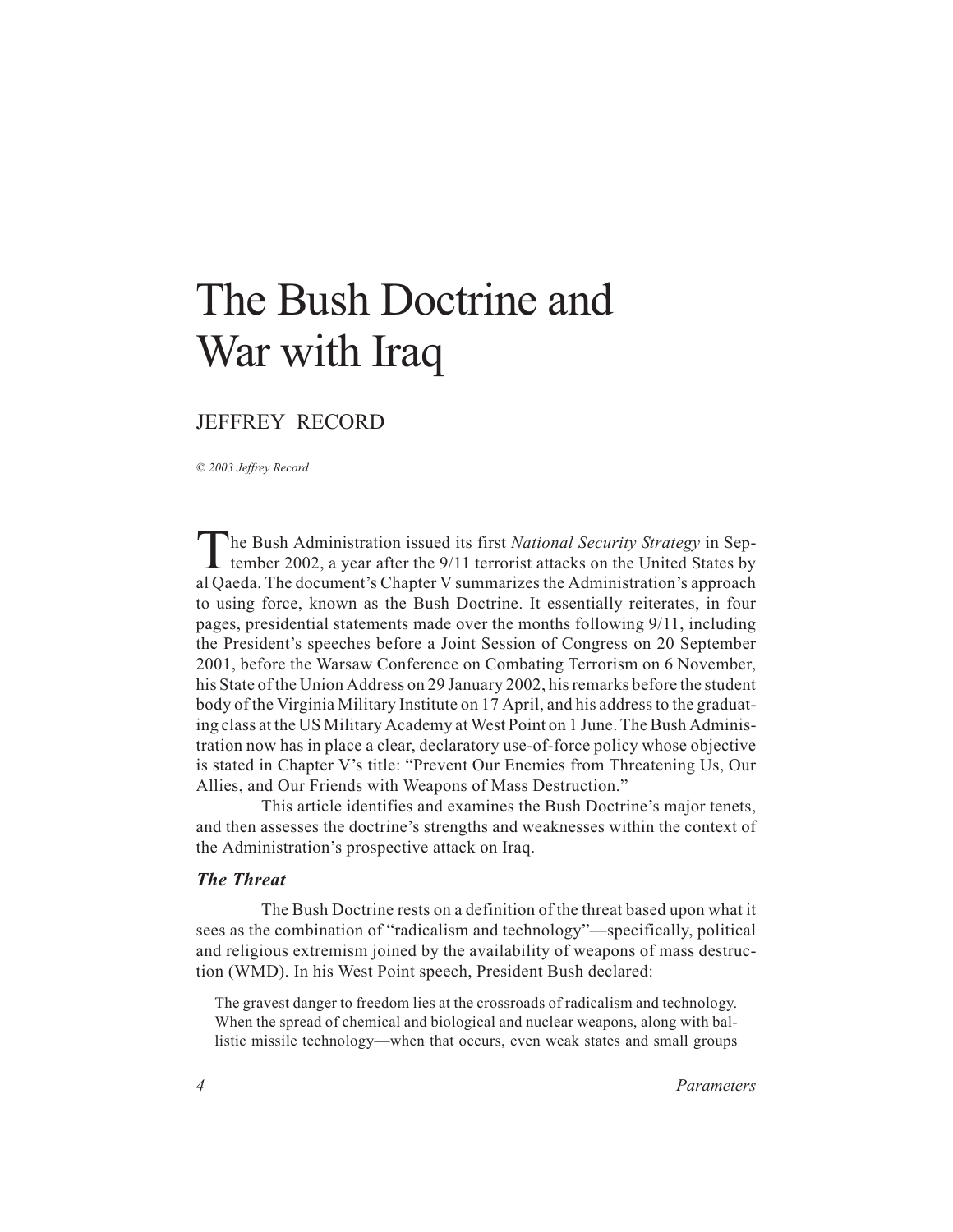could attain a catastrophic power to strike great nations. Our enemies have declared this very intention, and have been caught seeking these terrible weapons.<sup>1</sup>

Secretary of Defense Donald Rumsfeld has subsequently and repeatedly spoken of the emergence of a "nexus between terrorist networks, terrorist states, and weapons of mass destruction . . . that can make mighty adversaries of small or impoverished states and even relatively small groups of individuals."2

The Bush Doctrine identifies three threat agents: terrorist organizations with global reach, weak states that harbor and assist such terrorist organizations, and rogue states. Al Qaeda and the Taliban's Afghanistan embody the first two agents. Rogue states are defined as states that:

. . . brutalize their own people and squander their national resources for the personal gain of the rulers; display no regard for international law, threaten their neighbors, and callously violate international treaties to which they are party; are determined to acquire weapons of mass destruction, along with other advanced military technology, to be used as threats or offensively to achieve the aggressive designs of these regimes; sponsor terrorism around the globe; and reject human values and hate the United States and everything it stands for.<sup>3</sup>

The key attributes are regime aggressiveness and the search for WMD, especially nuclear weapons, which are far more efficient engines of mass slaughter than chemical and biological weapons.4

This definition of rogue states seems to be modeled on Iraq, although Iran is a much greater purveyor of international terrorism, and North Korea, the third "axis of evil" state, is believed to have already acquired nuclear weapons capacity. North Korea has, however, pursued a foreign policy of moderation in recent years, at least until its October 2002 confession that it had resumed its nuclear weapons program in contravention of a 1994 agreement to suspend it. The Bush Administration has nonetheless sought a diplomatic solution via the enlistment of pressure from Tokyo and Beijing on Pyongyang. There has been no talk of war against North Korea, even though Pyongyang has a far more advanced nuclear program than Iraq's, and even though Kim Jong Il is, if anything, more unpredictable than Saddam Hussein.<sup>5</sup> The Bush Administration apparently credits North Korea with relatively benign intentions; in the case of Iraq, however, it has come very close to equating capabilities and intentions—i.e., inferring intent to use WMD offensively by virtue of their very existence in Iraq. For example, Deputy Secretary of State Richard Armitage has declared that the "unrelenting drive to possess weapons of mass destruction brings about the *inevitability* that they will be used against us or our interests."<sup>6</sup>

Jeffrey Record is a former professional staff member of the Senate Armed Services Committee and senior fellow at the Institute for Foreign Policy Analysis. His latest book, *Making War, Thinking History: Munich, Vietnam, and Presidential Uses of Force from Korea to Kosovo*, was published in March 2002 by the Naval Institute Press.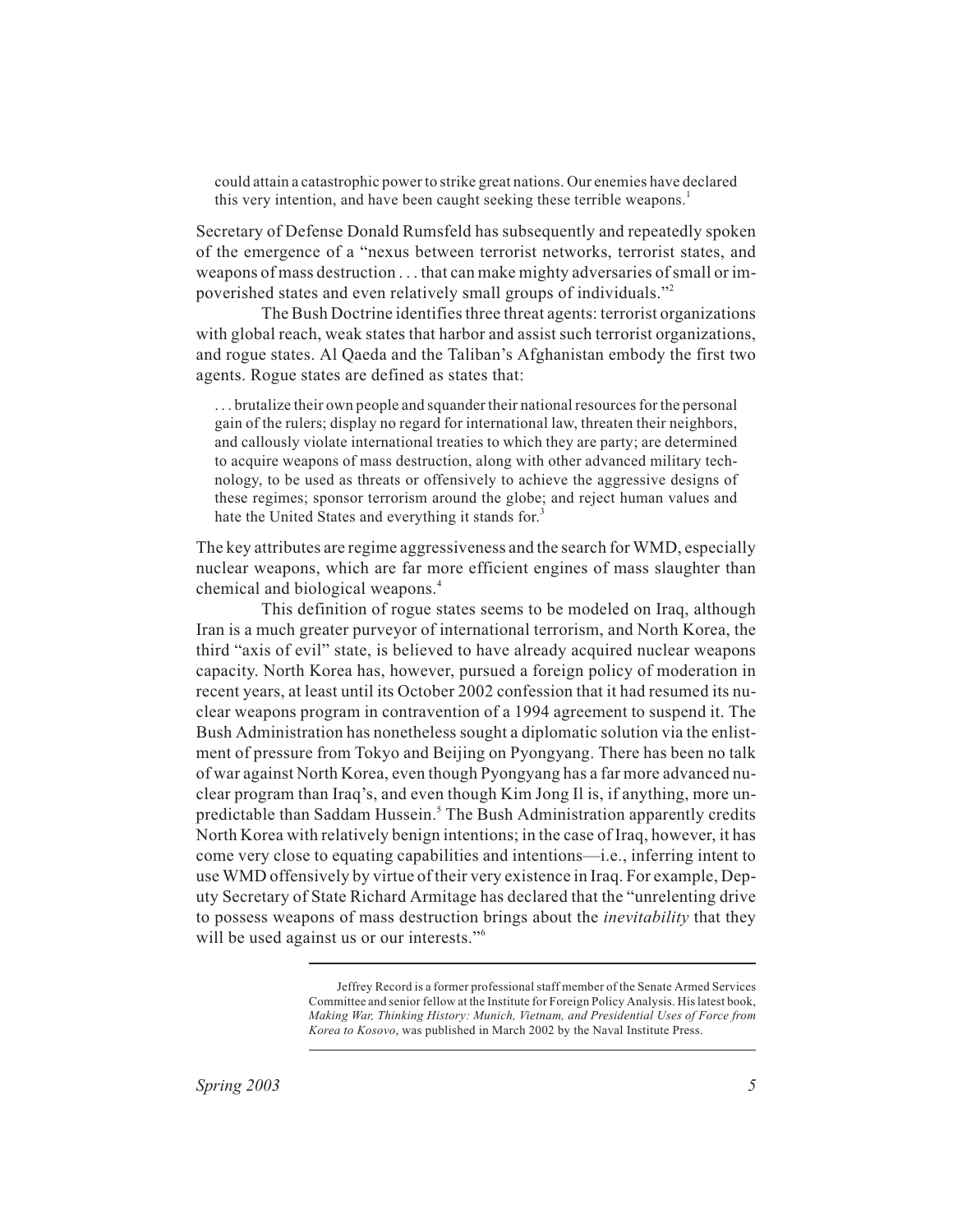A key feature of the Bush Doctrine's postulation of the threat is its conclusion that Cold War concepts of deterrence and containment do not necessarily work against WMD-seeking rogues states and are irrelevant against terrorist organizations. "In the Cold War," states the *National Security Strategy*, "we faced a generally status quo, risk-averse adversary. . . . But deterrence based only on the threat of retaliation is less likely to work against leaders of rogue states more willing to take risks, gambling with the lives of their people, and the wealth of their nations....Traditional concepts of deterrence will not work against a terrorist enemy."7 This judgment echoes President Bush's earlier remarks in his West Point speech: "Deterrence, the promise of massive retaliation against nations, means nothing against shadowy terrorist networks with no nation or citizens to defend." And, "Containment is not possible when unbalanced dictators with weapons of mass destruction can deliver those weapons on missiles or secretly provide them to terrorist allies."<sup>8</sup> (In contrast to containment of communism, which was aimed at its territorial expansion, containment of Iraq since 1991 has targeted Saddam's territorial *and* nuclear ambitions. It is therefore "vertical" as well as "horizontal.") Thus, according to the Bush Doctrine, rogue states are a double threat; they not only seek to acquire WMD for themselves but also could transfer them to terrorist "allies."

Making matters worse, argues the White House, the threat is not just undeterrable—it is also imminent, requiring urgent responses. Less than two months after the 9/11 attacks, President Bush declared, "We will not wait for the authors of mass murder to gain weapons of mass destruction."9 In his subsequent State of the Union Address, he further stated that "time is not on our side. I will not wait on events, while dangers gather. I will not stand by, as peril draws closer and closer."10 At West Point, he warned, "If we wait for threats to materialize, we will have waited too long."11 His *National Security Strategy* declares simply, "We cannot let our enemies strike first."12 National Security Advisor Condoleezza Rice underscored the Administration's sense of imminent danger, telling CNN on 8 September 2002 that the risk of waiting for conclusive proof of Saddam Hussein's determination to acquire nuclear weapons was too great because "we don't want the smoking gun to become a mushroom cloud,"13 a metaphor President Bush subsequently repeated.

In summary, the Bush Doctrine postulates an imminent, multifaceted, undeterrable, and potentially calamitous threat to the United States—a threat that, by virtue of the combination of its destructiveness and invulnerability to deterrence, has no precedent in American history. By implication, such a threat demands an unprecedented response.

#### *The Response*

The judgment that we are dealing with enemies who are prepared to "strike first," "to threaten or use weapons of mass destruction against the United States,"<sup>14</sup> who "would [not] hesitate to use weapons of mass destruction if they be-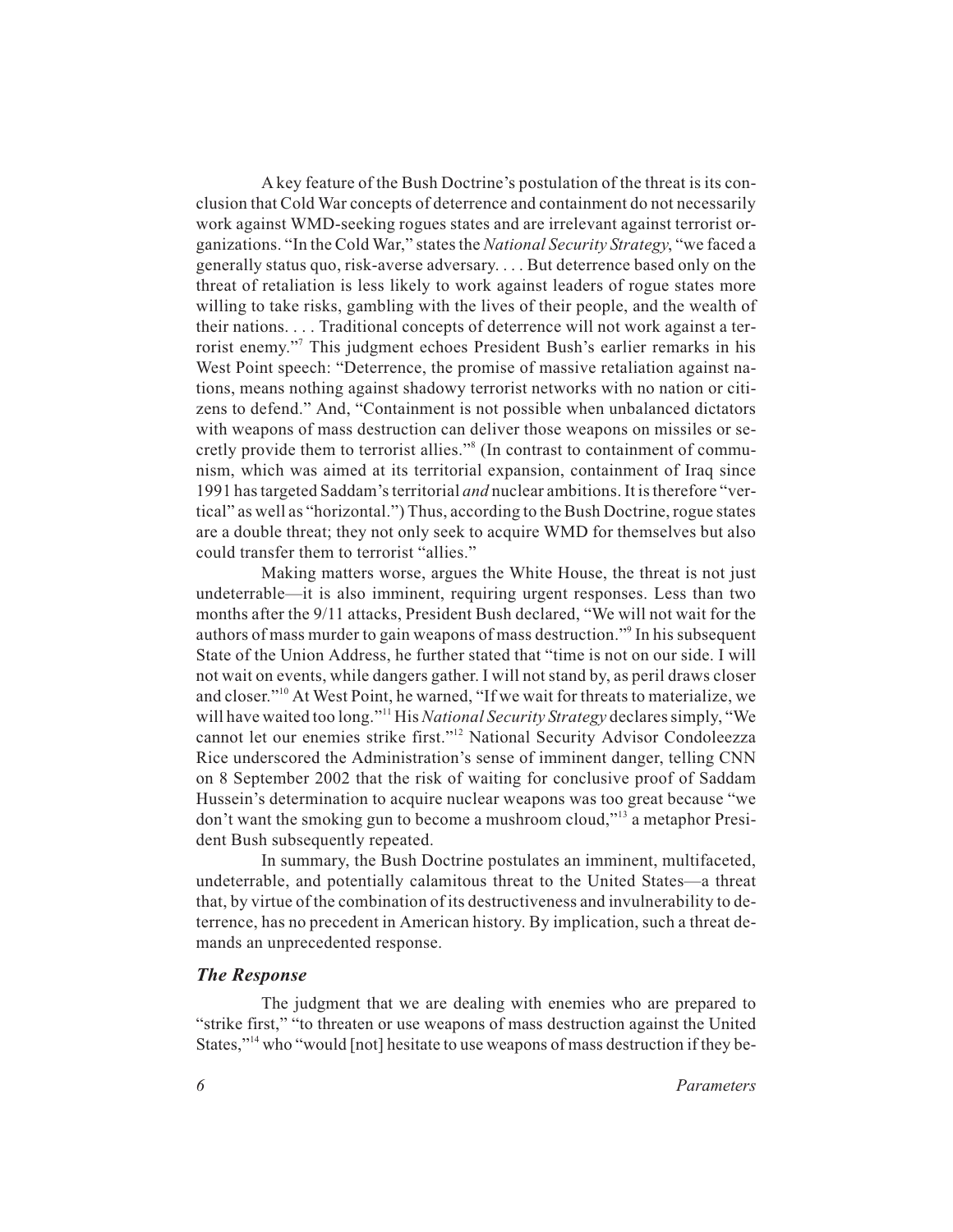lieved it would serve their purposes,"15 inevitably dictates a policy of what the Bush Administration has chosen to call "anticipatory self-defense."16 The policy is billed as a strategy of preemption. In his West Point speech, President Bush announced that the "war on terror will not be won on the defensive. We must take the battle to the enemy, disrupt his plans and confront the worst threats before they emerge. In the world we have entered the only path to safety is the path of action. And this nation will act."17 The *National Security Strategy* declares that the "United States has long maintained the option of preemptive actions to counter a sufficient threat to our national security," and given the risk of inaction against enemies prepared to strike first, "the United States will, if necessary, act preemptively."18 The *National Security Strategy* goes on to say, "Legal scholars and international jurists often conditioned the legitimacy of preemption on the existence of an imminent threat—most often a visible mobilization of armies, navies, and air forces preparing for attack." However, "We must adapt the concept of imminent threat to the capabilities and objectives of today's adversaries." Because rogue states know they can't win with conventional weapons, "they [will] rely on acts of terror and, potentially, the use of weapons of mass destruction—weapons that can be easily concealed, delivered covertly, and used without warning."<sup>19</sup>

The Bush Administration does not regard preemption as a substitute for traditional nonmilitary measures such as sanctions and coercive diplomacy or for proactive counterproliferation and strengthened nonproliferation efforts. Preemption is an "add-on" tailored to deal with the new, non-deterrable threat. But the question does arise as to whether "preemption" best characterizes the new policy. The Pentagon's official definition of preemption is "an attack initiated on the basis of incontrovertible evidence that an enemy attack is imminent."<sup>20</sup> In contrast, preventive war is "a war initiated in the belief that military conflict, while not imminent, is inevitable, and that to delay would involve great risk." $21$ Harvard's Graham Allison has captured the logic of preventive war: "I may some day have a war with you, and right now I'm strong and you're not. So I'm going to have the war now." Allison went on to point out that this logic was very much behind the Japanese attack on Pearl Harbor, "and in candid moments some Japanese scholars say—off the record—that [Japan's] big mistake was waiting too long."22

The difference between preemption and preventive war is important. As defined above, preemptive attack is justifiable if it meets Secretary of State Daniel Webster's strict criteria, enunciated in 1837 and still the legal standard, that the threat be "instant, overwhelming, leaving no choice of means and no moment for deliberation."<sup>23</sup> Preemptive war has legal sanction.<sup>24</sup> Preventive war, on the other hand, has none, because the threat is neither certain nor imminent. This makes preventive war indistinguishable from outright aggression, which may explain why the Bush Administration insists that its strategy is preemptive, although some Cabinet officials have used the terms interchangeably.

The problem, at least with respect to Iraq, is the lack of convincing evidence, at least publicly available evidence, that an Iraqi WMD attack on the United

*Spring 2003* 7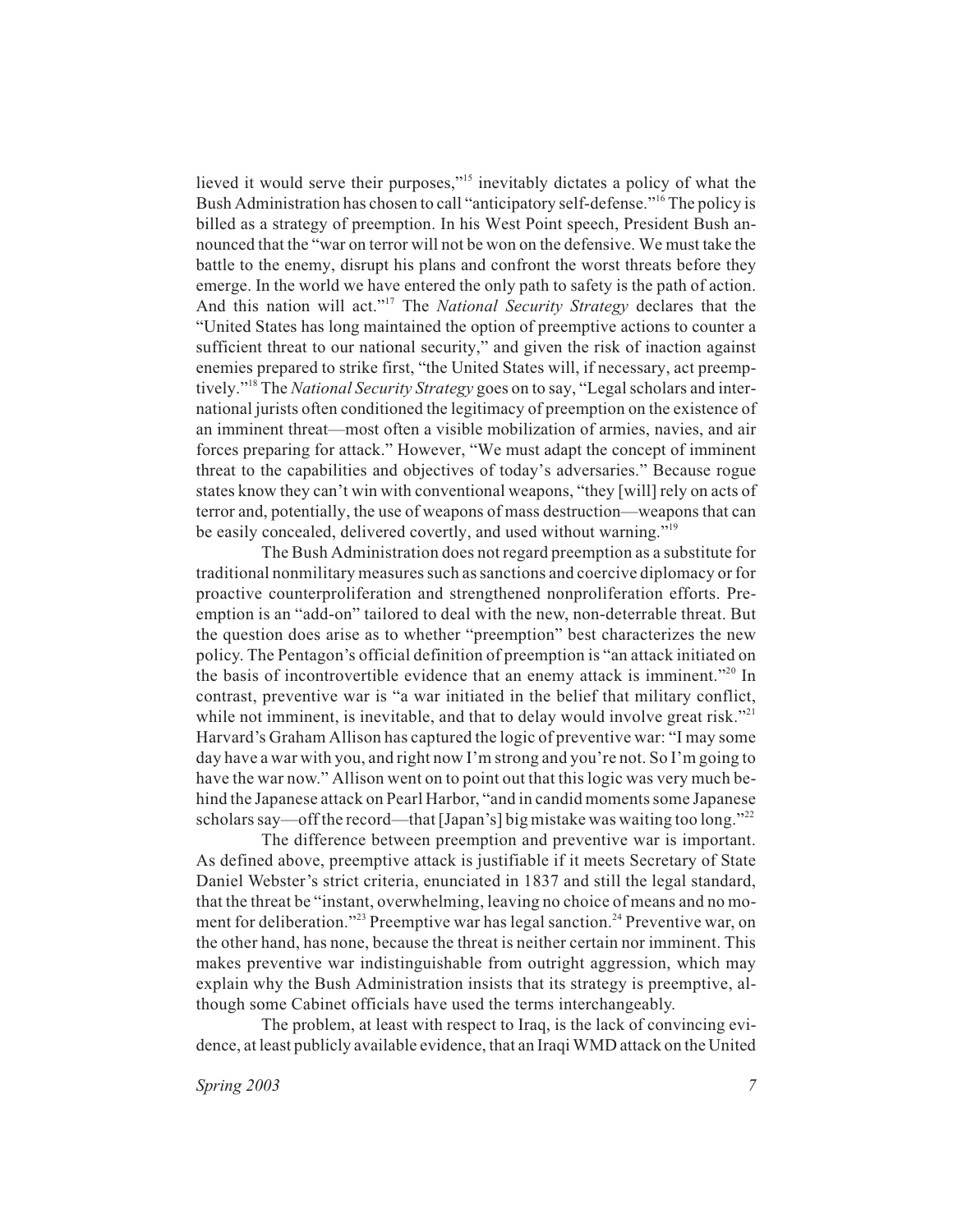States, its allies, or its friends, is imminent. Such an attack seems inherently implausible because it would invite, via devastating retaliation, the destruction of Saddam Hussein, his regime, and even Iraq itself. And, ironically, notwithstanding the White House's dismissal of deterrence as insufficient against rogue states, the Administration has reportedly warned the Iraqi dictator that he and his country face "annihilation" if he uses his WMD against another country.<sup>25</sup> The threat was generically repeated in the Administration's December 2002 *National Strategy to Combat Weapons of Mass Destruction*, which declared that the United States "reserves the right to respond with overwhelming force—including through resort to all our options—to the use of WMD against the United States, our forces abroad, and friends and allies.<sup>26</sup> Presumably, these threats would not have been made absent some level of confidence in deterrence. Perhaps the Administration's very campaign of threatening an attack on Iraq is designed to reinforce deterrence. Yet deterrence requires the deterree to believe that he will not be attacked if he does not commit the act to be deterred. If he is convinced that we are coming anyway, is not deterrence undermined?

If an Iraqi attack is not imminent, and indeed is deterrable in any event, then does not a US attack on Iraq become a preventive war based on an assumption of the inevitability of hostilities and the desire to strike before the military balance becomes less favorable (i.e., before Saddam gets nuclear weapons)? The Bush Administration's statements and actions with respect to Iraq point strongly to a conviction that war is inevitable, and its declared willingness to start a war with Iraq is based on the Administration's stated judgment that time is not on the American side. In his address to the nation from Cincinnati on 7 October 2002, Bush asked the question, "If we know Saddam Hussein has dangerous weapons today, and we do, does it make any sense for the world to wait to confront him as he grows stronger and develops even more dangerous weapons?" The President went on to assert that Iraq could be "less than a year" away from building a nuclear weapon, and that if allowed to do so, "a terrible line would be crossed. Saddam Hussein would be in a position to blackmail anyone who opposes his aggression . . . to dominate the Middle East... [and] to threaten America" by "pass[ing] nuclear technology to terrorists."<sup>27</sup>

There may indeed be a case for starting a war, even a preventive war, with Iraq, but we should be clear on the traditional distinction between preemptive attack and preventive war. On the other hand, perhaps the *National Security Strategy* is right in insisting on the need to revisit that traditional distinction in the face of undeterrable non-state enemies armed with WMD. "Perhaps the gulf between preemption and prevention," observes Michael Walzer, "has now narrowed so that there is little strategic (and therefore little moral) difference between them."<sup>28</sup> Moreover, against Iraq at least, the United States has an established record of preventive military operations. As noted in 1994 by Richard Haass, who is now head of the State Department's Policy Planning Staff, the "Desert Storm coalition's attacks against Iraqi unconventional warfare capabili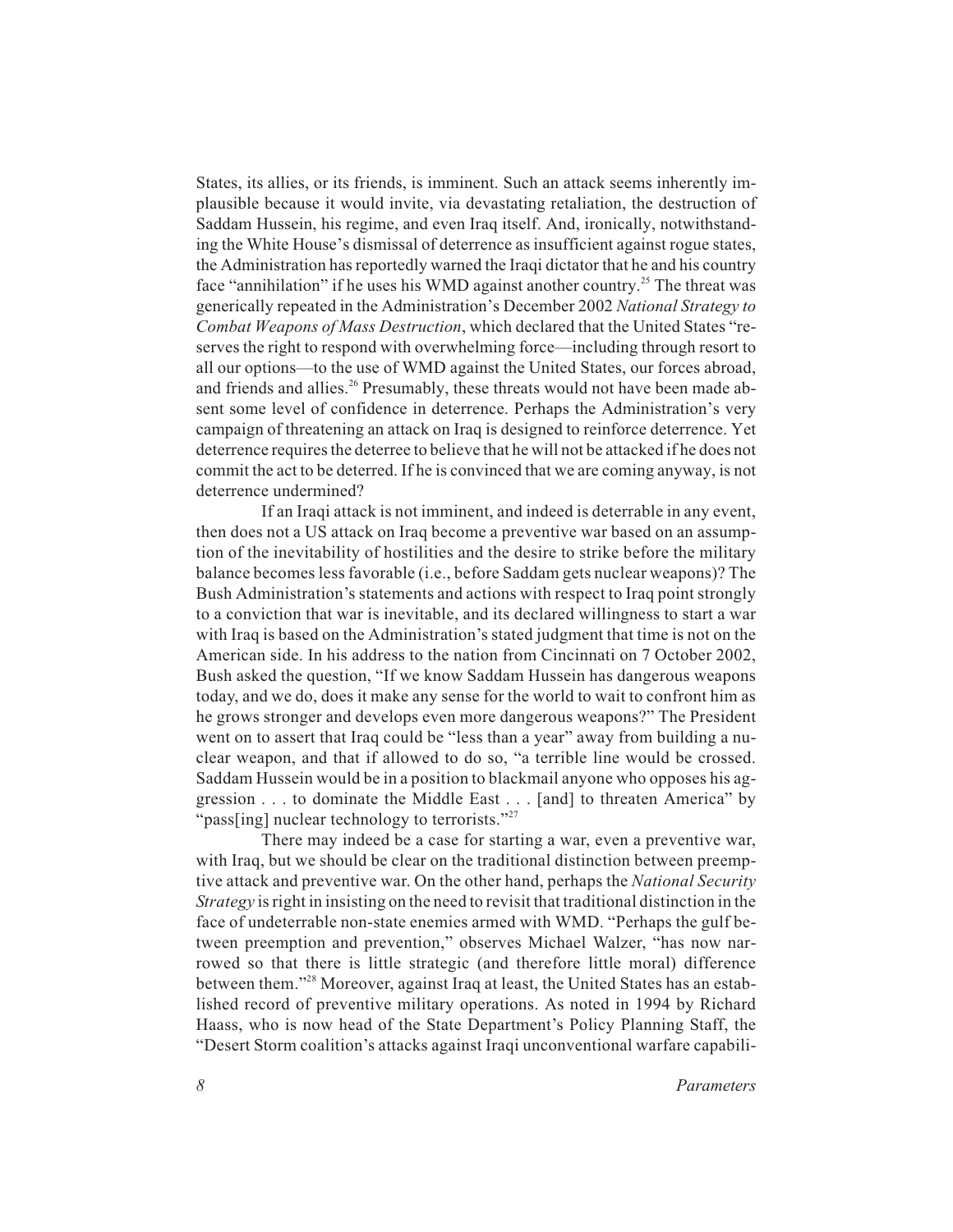ties inside Iraq involved preventive employment of force; the capabilities targeted were not yet in a state of development to affect the course of [the Gulf War]."<sup>29</sup> Indeed, by the time Desert Storm was launched, Kuwait's liberation—a certainty—had become incidental to the larger aim of preventing future Iraqi aggression by destroying Iraqi WMD capacity and gutting Iraq's conventional military capabilities. Kuwait could have been liberated without striking targets in Iraq, albeit at probably significantly greater cost.<sup>30</sup>

But assume, for the moment, that the traditional distinction between preemption and preventive war does apply, and that Iraq does pose a threat that justifies preemptive attack. Any preemptive attacker must have overwhelming evidence of the enemy's intention of imminent attack as well as a capacity to launch swift and decisive strikes—strikes that quickly and conclusively preempt the expected offensive military actions. Intentions, of course, are notoriously difficult to gauge, and precisely because of this reality there is an innate tendency to ascribe intentions from capabilities. Note has been made of the Bush Administration's equation of Iraqi capabilities and Iraqi intentions. But intentions to do what? There is no question that Saddam Hussein has chemical and biological weapons and would love to have nuclear weapons. But for what purpose? The Bush Administration argues that he is itching to use them against the United States and its allies and friends. But could he not be seeking his own deterrent? In Israel and the United States he faces two nuclear-armed adversaries; would not having his own nuclear weapons make his enemies think twice before attacking him—as well as offset Iraq's greatly weakened conventional forces? And can we speculate that this is the real reason why the Bush Administration wishes to attack him before he gets nuclear weapons? Middle East expert Stephen Zunes contends that "any Iraqi WMDs that may exist are under the control of a highly centralized regime more interested in deterring a US attack than in provoking one."<sup>31</sup>

#### *The Bush Doctrine: Five Observations*

The Bush Doctrine has sparked great controversy at home and abroad. Some critics see it as further testimony to American unilateralism and arrogance; as the triumph within the Bush Administration of a neo-conservative agenda aimed at ensuring a permanent American primacy in the world. Others regard it as a reckless setting of a dangerous precedent that other states will exploit to mask aggression. Still others see the doctrine as simply a construct to justify an attack on Iraq. Proponents of the Bush Doctrine contend that a threat revolution is under way which requires new approaches to using force. The  $9/11$  tragedy, they argue, was a warning of worse—much worse—things to come if the United States remains in the reactive posture it assumed during the Cold War. The stakes, they claim, are as high as they were during the Cold War, but we are now dealing with enemies who do not care whether they live or die. As with many controversial topics, both supporters and critics exhibit strengths and weaknesses in their arguments.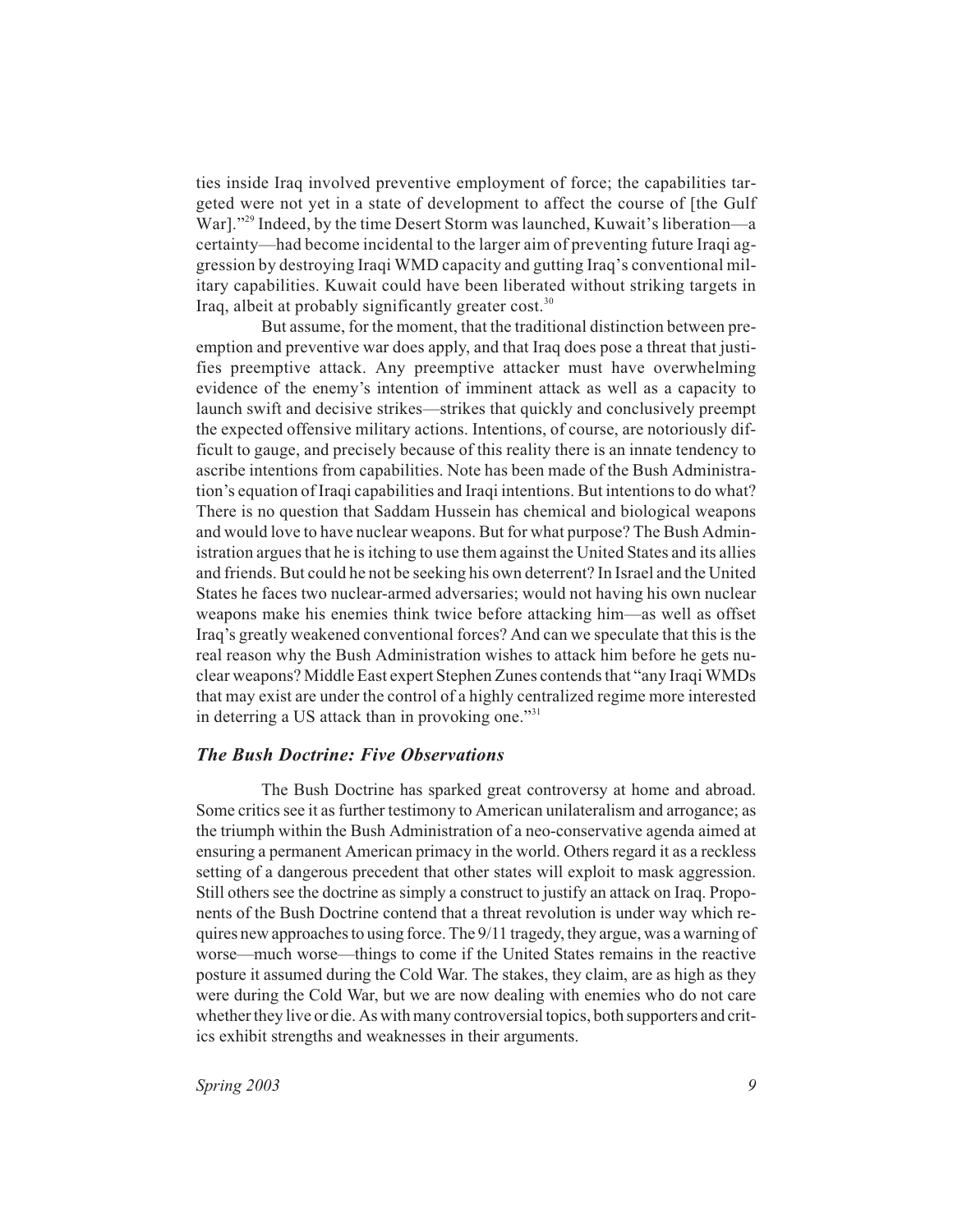What follows is an examination of their argumentation via five observations pertaining to the Bush Doctrine and the threatened American attack on Iraq.

 *The threat of WMD proliferated among suicidal or otherwise undeterrable terrorist groups is new, real, and potentially catastrophic, but the Bush Administration's primary focus on regime change in Iraq may be a focus on the periphery rather than the heart of the threat.*

The Bush Administration is absolutely right in identifying the possibility of a 9/11 with nuclear weapons as the gravest threat to American security today. Every possible effort, including preemptive attack, should be made to forestall this threat's materialization. Al Qaeda seeks our destruction and is inherently undeterrable. We have been at war with al Qaeda since 9/11 (which renders preemption moot), and we are committed to continued military operations against that enemy and its Taliban allies in Afghanistan until we are satisfied that we can leave that country strong enough to prevent its relapse into a haven for al Qaeda.

Why, then, does the Bush Administration seek to start a second war against Iraq? Why, reportedly, just one day after 9/11, did Secretary of Defense Rumsfeld and his deputy, Paul Wolfowitz, suggest in a National Security Council meeting that the al Qaeda attacks be used as a pretext for a US attack on Iraq? $32$ Many commentators have observed that Saddam Hussein represents unfinished business of the first Bush Administration, and that Saddam Hussein did sponsor a plot to assassinate President George W. Bush's father. But what is the connection between Iraq and al Qaeda? President Bush declared in late September 2002 that "you can't distinguish between al Qaeda and Saddam when you talk about the war on terrorism. They're both equally as bad, and equally as evil, and equally as destructive." He added that the "danger is that al Qaeda becomes an extension of Saddam's madness and his hatred and his capacity to extend weapons of mass destruction around the world."33

But the Administration has presented no evidence linking Saddam Hussein to 9/11 and no convincing evidence of an operational relationship between Iraq and al Qaeda. Both Saddam Hussein and Osama bin Laden may hate the United States, but the former is a secular dictator on the Stalinist model who has never hesitated to butcher Muslim clerics, whereas the latter is a religious fanatic who regards secular Arab regimes as blasphemous. Other than hatred of the United States, they do not have a common agenda, $34$  though the history of international politics is replete with very strange bedfellows (e.g., Hitler and Stalin, and then Stalin, Churchill, and Roosevelt).

As for the Administration's asserted threat of a revenge-motivated Saddam Hussein's transfer of WMD to al Qaeda, there is no evidence that such a transfer has been made, even though Hussein has had chemical and biological weapons for years. Moreover, the Administration has not addressed the question of whether the Iraqi dictator could ever be certain that he could make such a transfer without a trace of evidence. And even if he could be certain on that score, would he not also have to worry that the Bush Administration would consider an al Qaeda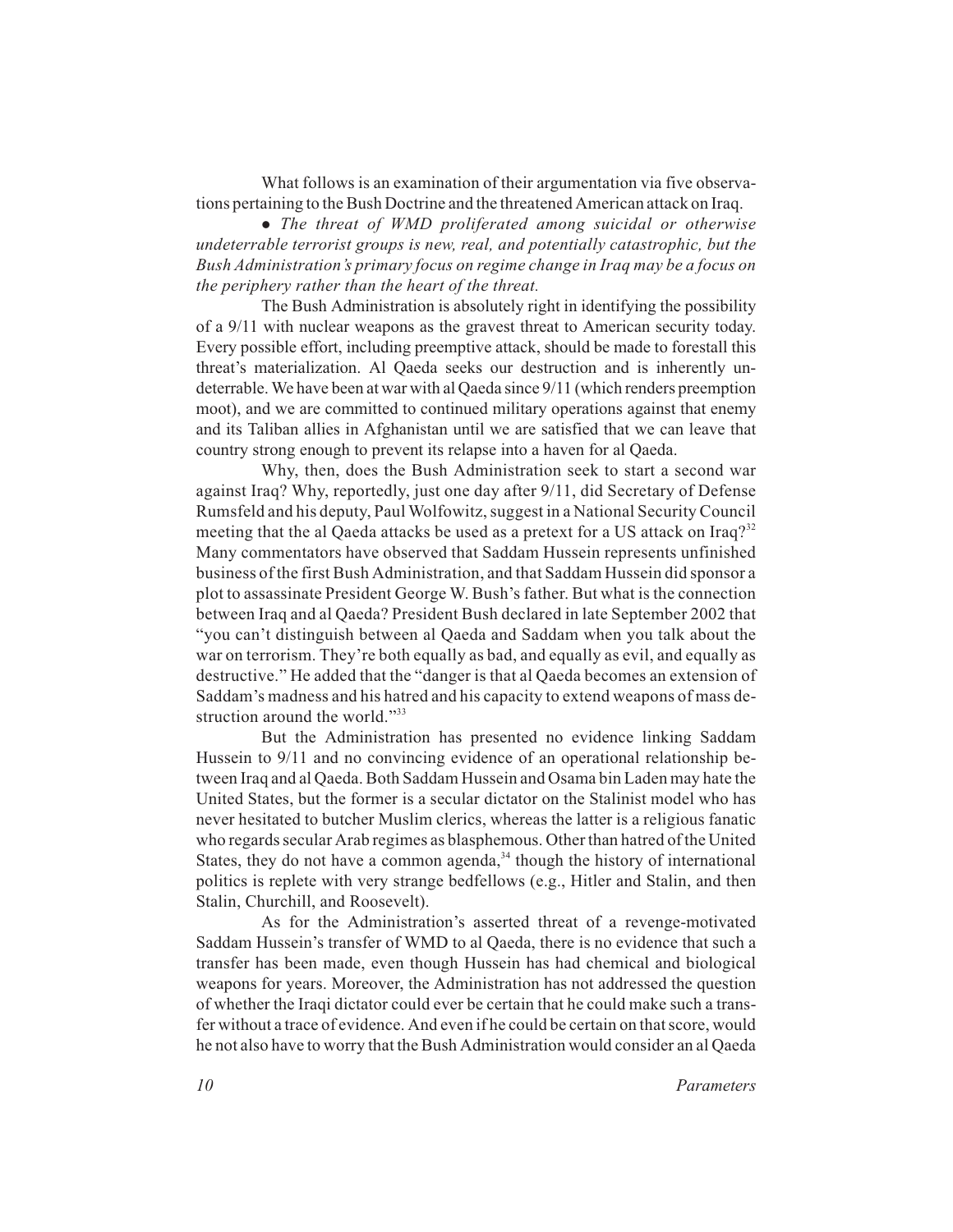WMD attack to be prima facie evidence that such a transfer had been made? There is also the issue of control. Saddam Hussein and his regime are about absolute political control because control means survival. How likely is it, therefore, that Saddam, a Stalin-like paranoid and megalomaniac who has a long record of repressing radical Islamists in his own country, would transfer his own hard-earned WMD to an Islamist terrorist group beyond his control?<sup>35</sup>

If there is a plausible scenario of Iraqi first use of WMD, including indirectly via transfer to a terrorist group, is it not in response to an American attack on Iraq that placed Saddam in the position of certain doom, thereby removing any "deterrent" obstacles to taking down as many of his enemies as possible on the way to his own extinction? During the Gulf War, Saddam pre-delegated orders to Iraqi Scud batteries to launch biological- and chemical-armed missiles at Tel Aviv if the coalition forces advanced on Baghdad.<sup>36</sup> President Bush himself has acknowledged that an "Iraqi regime faced with its own demise may attempt cruel and desperate measures."37 A CIA assessment concluded that Saddam, if convinced that a US attack could not be deterred, might "decide that the extreme step of assisting Islamist terrorists in conducting a WMD attack against the United States would be his last chance to exact vengeance by taking large numbers of victims with him."<sup>38</sup> At a minimum, Saddam would target Israel and thereby guarantee his posthumous fame among many in the Arab world. Thus, would not a US attack on Iraq make Saddam's first use of WMD a self-fulfilling prophesy? (All of this assumes, of course, both a US decision for war and the survival, despite UN reinspection efforts that began in December 2002, of deliverable Iraqi WMD.)

And if the aim of the Bush Doctrine is to prevent the marriage of terrorism and WMD, should it not concentrate first and foremost on destroying the vast and poorly secured stocks of WMD in the countries of the former Soviet Union? Unlike Iraq, al Qaeda is a truly transnational organization with cells in at least 60 countries. As such, and given its impressive financial resources, al Qaeda seems well positioned to exploit opportunities posed by the presence of so much loosely protected WMD, to say nothing of securing the services of impoverished former Soviet WMD scientists. Yet, inexplicably, the Bush Administration has sought to cut the very Nunn-Lugar funding designed to enable Russia to destroy its great stocks of WMD.

The heart of the threat is al Qaeda, not Iraq, and a US war against Iraq inevitably will divert strategic attention and military resources away not only from the deteriorating situation in Afghanistan and the destruction of al Qaeda, but also from America's still unacceptably weak homeland defenses. It was precisely for this reason that former National Security Advisor Brent Scowcroft warned against an American attack on Iraq. "Our pre-eminent security priority . . . is the war on terrorism," he declared in August 2002. An attack on Iraq "would seriously jeopardize, if not destroy, the global counterterrorist campaign we have undertaken," in part because the international unpopularity of a US attack on Iraq would result in a "serious degradation in international cooperation with us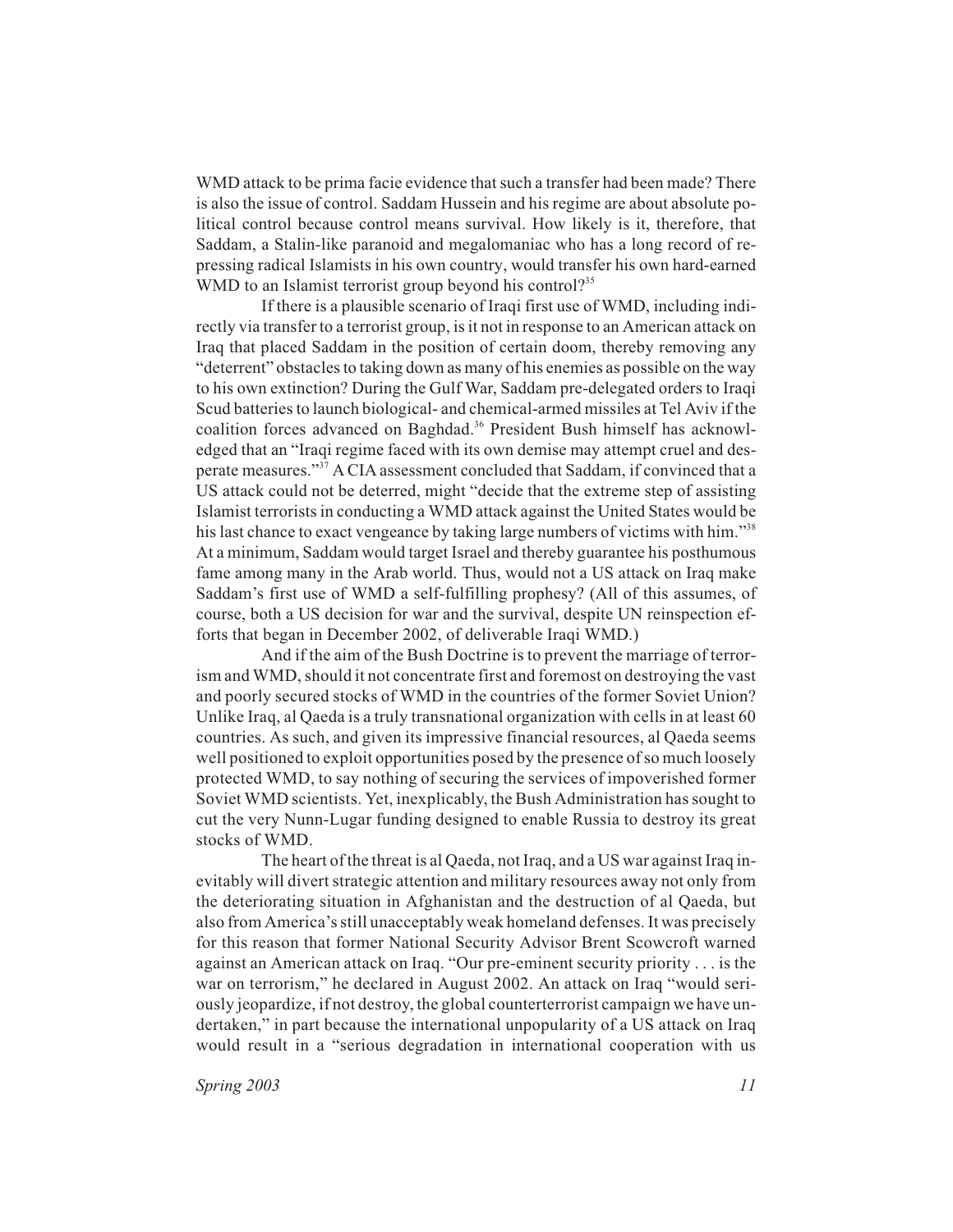## *"The heart of the threat is al Qaeda, not Iraq."*

against terrorism."39 In that same month, *The New York Times*' Frank Rich commented that in Iraq "we have chosen a first-strike target, however thuggish, that may be tangential to the stateless, itinerant Islamic terrorism of the youthful Mohamed Atta generation." *The Wall Street Journal*'s Gerry Seib agreed: "Saddam Hussein is 65 years old . . . and represents the threat of yesterday and today. These young terrorists [of al Qaeda] are the threat of today and tomorrow. And we shouldn't fool ourselves: By itself, taking out the Iraqi leader will do little to eliminate them as a threat. In the short term, in fact, going after Iraq may stir them up further." For former Secretary of State Madeleine Albright, "It makes little sense now to focus the world's attention and our own military, intelligence, diplomatic, and financial resources on a plan to invade Iraq instead of on al Qaeda's ongoing plans to murder innocent people. We cannot fight a second monumental struggle without detracting from the first one."<sup>40</sup>

Indeed, because virtually the entire Muslim world strongly opposes an American attack on Iraq, the Bush Administration risks turning action against Iraq into a powerful recruiting tool for al Qaeda which, by October 2002, had displayed clear signs of recovery via the apparent survival of Osama bin Laden, bombings in Indonesia and the Philippines, and its reconstitution of small training camps along the Pakistani-Afghan border.<sup>41</sup> Unexpected Islamist electoral victories in Pakistan's Afghan border provinces in that same month were attributed in part to popular backlash against threatened American military action against Iraq.<sup>42</sup>

Sound strategy involves differentiation of threats and prioritizing of enemies. Lumping terrorist organizations, weak states that harbor and assist them, and rogue states together into a monolithic threat impairs the ability to discriminate and risks diversionary applications of attention and resources. During the first two decades of the Cold War, the United States treated communism as a centrally directed international monolith. In so doing, it failed not only to discern critical national antagonisms within the communist world, but also failed to recognize that communist insurgencies in the decolonizing Third World were first and foremost the product of unique local circumstances, requiring tailored rather than one-size-fits-all responses. The result of this strategic myopia was intervention and defeat in Vietnam. Failure to differentiate the threats posed by Saddam Hussein and al Qaeda is, likewise, a recipe for policy failure. Indeed, two former NSC staff members responsible for counterterrorism issues recently concluded that the Bush Administration's "confusion about these matters and the ease with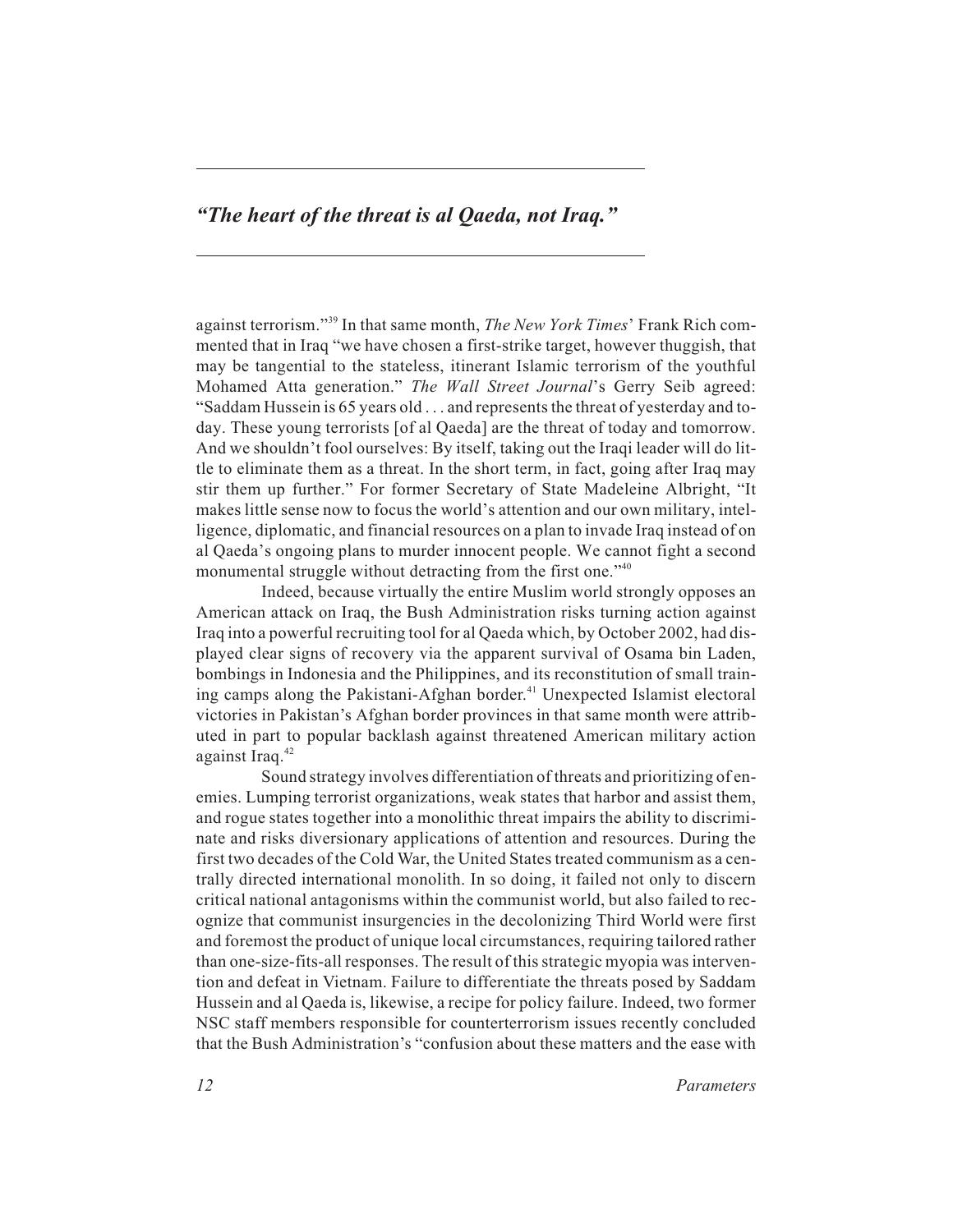which the war on al Qaeda has blurred into a move against Iraq suggest that America's leaders may not yet have taken al Qaeda's full measure."<sup>43</sup>

 *The Bush Doctrine correctly dismisses the effectiveness of deterrence against suicidal terrorist organizations, but it may be mistaken in dismissing its effectiveness against rogue states.*

Like other states, rogue states have "return addresses" in the form of attackable assets, including leaders who, unlike suicide bombers, value their lives. In the case of Iraq, these assets include the person of Saddam Hussein, his internal security services, the Special Republican Guard, the Republican Guard, the Ba'th Party leadership, and Saddam's palaces. The United States could destroy all of these targets with nuclear weapons in a matter of minutes.

The Bush Administration nonetheless has asserted that Iraq, and by implication the other "axis of evil" states, Iran and North Korea, are not—or at least may not be—deterrable. The argument is twofold: Saddam has used WMD twice before, against his own people and Iranian troops; and he is "unbalanced," even "mad."<sup>44</sup> Yet the fact that Saddam has already used WMD does not prove an immunity to deterrence because his helpless victims were in no position to retaliate. (Saddam has always done well against enemies that can't fight back.) Is it not significant that he refrained from using WMD during the Gulf War against the United States and Israel—enemies that *were* in a position to launch devastating retaliation? And how does one explain the absence of war on the Korean Peninsula for the last 50 years? North Korea is the longest-running rogue state in the world today, and it is far better armed with WMD and means of delivering them than is Iraq. Has not North Korea been effectively deterred for half a century?

Philip Bobbitt, in his magisterial *The Shield of Achilles: War, Peace, and the Course of History*, has questioned the argument that rogue states are not deterrable. Discussing the advisability of ballistic missile defenses, which have been sold, like preemption, on the grounds of rogue state undeterrability, Bobbitt asks:

Is it really sensible to think that providing the great states of the West with ballistic missile defenses would actually discourage a "rogue state" to a greater degree than the assurance of nuclear annihilation that would surely follow such an attack [which] already deters them today? To believe this assumes a psychological hypersensitivity to the mere possibility of failure on the part of the leaderships of Iraq, Iran, and North Korea that seems incompatible with their characters . . . and an indifference to survival that these leaders, though they may seek it in their recruits, do not prominently display themselves.<sup>45</sup>

On the matter of sanity, can Saddam really be compared to the suicide bombers of al Qaeda, who value a cause more than their own lives? Is Saddam eager to throw away his own life and regime for the sake of injuring the United States? Whatever the Iraqi dictator is or is not, is he not above all a survivor who values his own life and position to the point of willingness to massacre suspected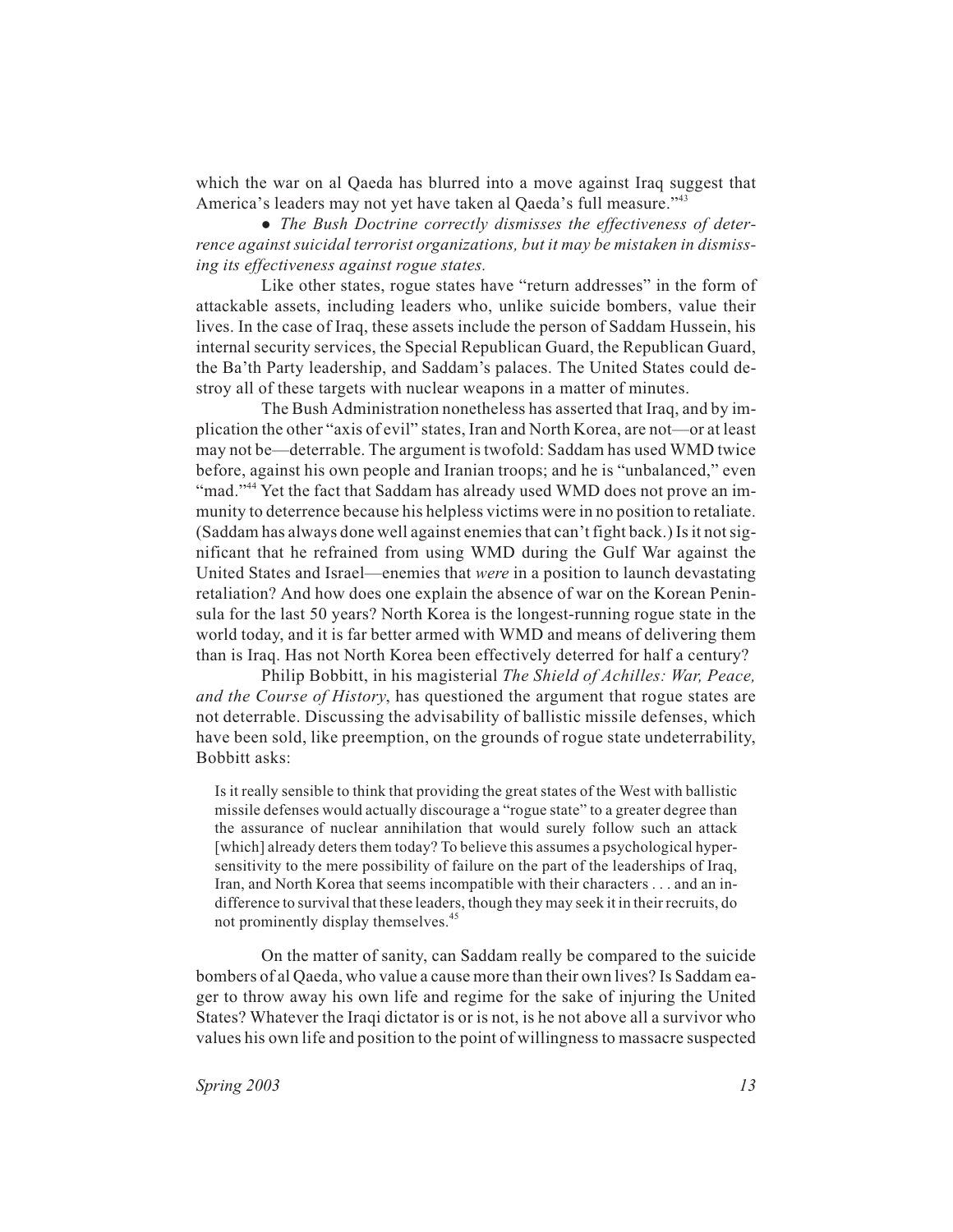internal enemies and to personally murder his own colleagues? Saddam "is a rational and political calculator who can reverse himself on a dime if his regime is threatened," says Jerrold Post, former CIA profiler of Saddam Hussein. "But he can become extremely dangerous when he is backed into a corner."<sup>46</sup>

If there is an argument to be made on behalf of Saddam's undeterrability, it is his demonstrated capacity for catastrophic miscalculation.<sup>47</sup> He has plunged his country into three disastrous wars,<sup>48</sup> completely misjudging the strength and will of his adversaries; and he may well have dangerously convinced himself, as a result of the Gulf War, that the acquisition of nuclear weapons will provide him immunity from American military responses to future Iraqi aggression.

Personality cult dictatorships are prone to strategic misjudgment. "Mr. Hussein is often unintentionally suicidal," contends Kenneth Pollack, former CIA analyst of the Iraqi military and author of *The Threatening Storm: The Case for Invading Iraq*. He "is a risk-taker who plays dangerous games without realizing how dangerous they truly are," because he "is deeply ignorant of the outside world and surrounded by sycophants who tell him what he wants to hear."<sup>49</sup> As such, he is very unlike Stalin, to whom he has been compared by believers in the efficacy of traditional deterrence against Saddam. Though cruel and ruthless, Stalin was also cautious and patient. "That Saddam [is] an admirer [of Stalin] and perhaps an intentional imitator I do not doubt," observed 98-year-old George Kennan in late 2002. "But the streak of adventurism that has marked Saddam's behavior was quite foreign to Stalin."<sup>50</sup> Richard K. Betts believes that "reckless as [Saddam] has been, he has never yet done something Washington told him would be suicidal."<sup>51</sup> To be sure, his invasion of Kuwait turned out to be a disastrous miscalculation, but in August 1990 Saddam had little reason to believe the United States would react the way it did; indeed, far from attempting to deter the Iraqi dictator, the first Bush Administration unwittingly gave him a green light. And there is no question that Saddam's invasion of Iran a decade earlier was also a profound misjudgment. But it also was understandable: the Ayatollah Khomeini was openly attempting to subvert Saddam's regime.

 *The Bush Doctrine rightly focuses on the principle of regime change as the most effective means of defeating threats posed by rogue and terroristhosting weak states, but actual regime change can entail considerable, even unacceptable, military and political risk, depending upon local, regional, and international circumstances.*

Doctrinal prescription, if insensitive to the uniqueness and dominance of circumstance, is a recipe for disaster. Again, George Kennan: "I deplore doctrines. They purport to define one's behavior in future situations where it may or may not be suitable."<sup>52</sup> As noted, US intervention in the Vietnam War was the product of dogmatic, indiscriminate anti-communism.

The issue is not the desirability of regime change, but rather, in each specific case, its feasibility, costs, risks, and potentially unintended consequences as weighed against the magnitude and imminence of the threat. Pre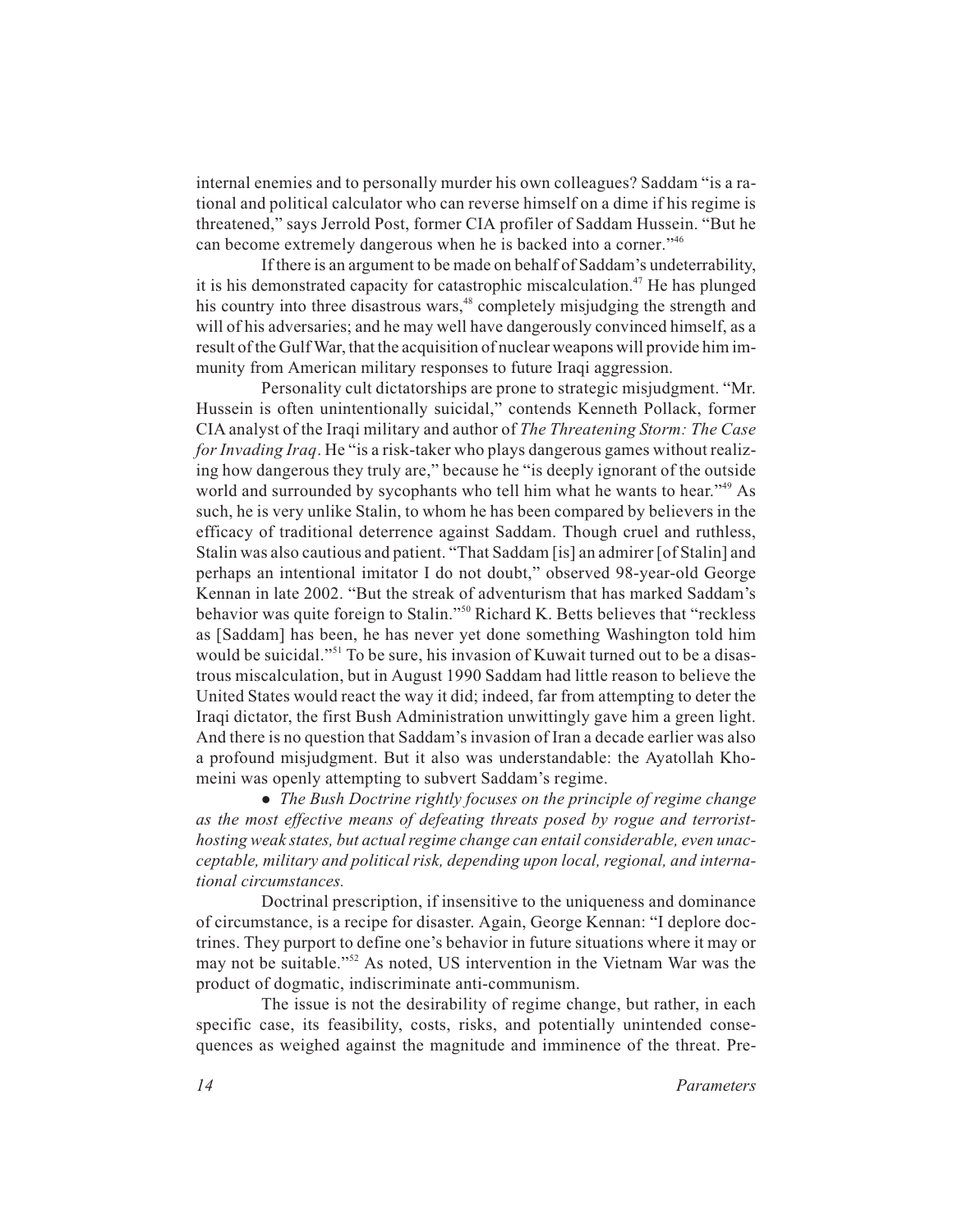ceding administrations were content to treat symptoms of aggression; offenders were driven back to their own borders or subjected to coercive diplomacy, but they were left intact, free to fight another day. The first Bush Administration restricted its main Gulf War objective to the expulsion of Iraqi forces from Kuwait; it failed to inflict a military defeat on Iraq of sufficient magnitude to bring down Saddam Hussein, though at the moment of victory Administration officials believed otherwise. The Clinton Administration recoiled from initiating a decisive use of force in the Balkans against the Bosnian Serbs and later Serbia, and countered al Qaeda attacks on American interests in Africa, the Middle East, and Persian Gulf with ineffectual punitive missile strikes.

In contrast, the current Bush Administration is prepared to go to the source of aggression, although with respect to Iraq it has waffled on the scope of regime change.<sup>53</sup> It toppled the Taliban regime in Afghanistan and seeks Saddam Hussein's destruction. In so doing, it extends to the 21st century an established American practice of the 20th, in which the United States repeatedly overthrew regimes it did not like in its own hemisphere and occasionally elsewhere.

But the rogue states we face today are not banana republic weaklings, and terrorist-hosting weak states beckon as strategic quagmires. Moreover, forcible regime change in the Islamic world, especially given the American position in the Israeli-Palestinian war, risks converting the war on terror into a "clash of civilizations." The risk of sparking such a clash would be particularly acute in the event that Saddam Hussein responded to an American attack by launching WMD against Israel, which almost certainly would provoke Israeli retaliation in kind. In the case of both Afghanistan and Iraq, furthermore, the Bush Administration has focused almost all of its attention and resources on the first—and arguably the easier—half of the regime change challenge: getting rid of the old.

The more daunting task is creating a new, enduring, and nonthreatening political order. What is the Bush Administration's vision of a post-Saddam Iraq, and how much political energy and military and financial clout is it prepared to expend on a new Iraq, and for how long? Or is it sufficient simply to overthrow Saddam Hussein and then let Iraq's political chips fall where they may? There has been a flood of Administration analyses and statements on the necessity and means of toppling Saddam Hussein, but barely a trickle of testimony on its post-Saddam preferences. Indeed, President Bush's first public reference to America's possible role in a post-Saddam Iraq came in a speech he delivered on 5 October 2002, a full year after his Administration began talking of war with Iraq.<sup>54</sup> In that same month, Newt Gingrich, referring to the "mistake we made in Afghanistan," warned, with respect to Iraq, "You shouldn't go into a country militarily without having thought through what it should look like afterward."<sup>55</sup>

Terminating wars in a manner that produces a better and enduring peace is an inherently difficult task, and the United States has a track record of botching war termination (e.g., World War I, the Vietnam War, the Gulf War). There is certainly no encouragement in the Bush Administration's visceral aversion to direct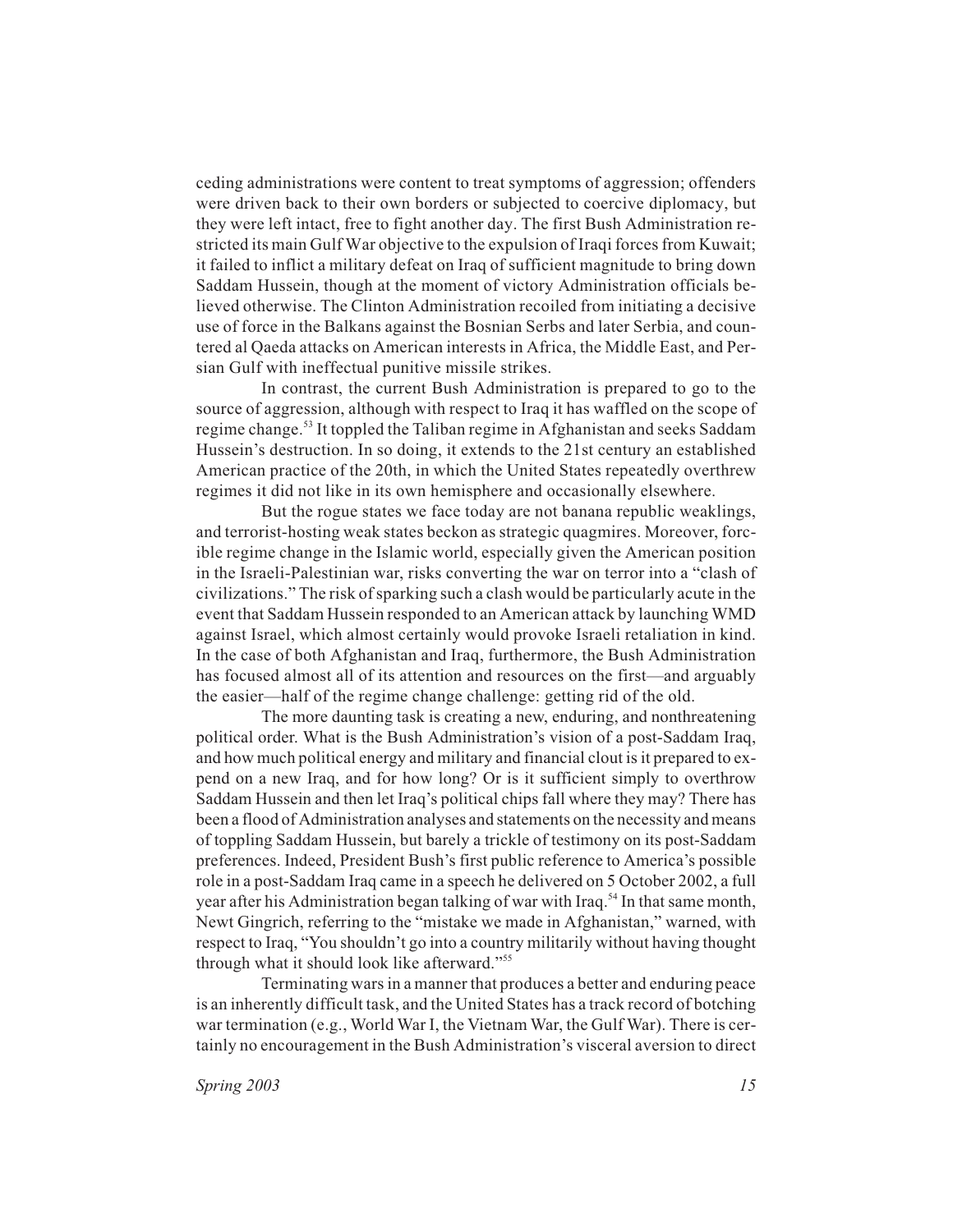participation in "nation-building," an aversion whose price is evident in the deteriorating security situation in Afghanistan. Yet regime change imposes postregime military, political, and economic responsibilities. Failure to step up to those responsibilities not only betrays those liberated by regime change but also invites a "worse peace" that will incubate future threats.

Perhaps, however, the Administration *will* make a serious effort to rebuild Iraq as a democratic market state. Notwithstanding Iraq's terrible ethnic and religious cleavages, the country is, after all, far more strategically important to the United States than is Afghanistan, and the combination of a relatively well-educated population, huge proven oil reserves, and a secular history offers a possible foundation upon which to build such a state, which in turn could serve in the region as an alternative model to the authoritarian and often economically discredited regimes that dominate the Middle East.<sup>56</sup>

 *In transforming an implicit policy option—striking first—into a declaratory doctrine, the Bush Administration has reinforced an image of America, widely held among friends and adversaries alike, of a unilateralist, overbearing "hyperpower" insensitive to the concerns of others.*

During the 2000 presidential campaign, candidate Bush declared, "Our nation stands alone right now in the world in terms of power. And that's why we've got to be humble and project strength in a way that promotes freedom. . . . If we are an arrogant nation, they'll view us that way, but if we're a humble nation, they'll respect us."57 Yet preemption, and certainly preventive war, have never been associated with humility. For a great power, the option of striking first is always available in a crisis, and against a genuine threat justifying preemption, such as that posed to the United States by the Soviet Union's clandestine deployment of nuclear missiles in Cuba in 1962, the United States could expect to carry world opinion, as it did then. But by elevating preemption into an explicit doctrine, and by threatening Iraq with what smacks of preventive war, the United States seems to be deliberately walking away from over a half-century's effort to embed its security in a web of multilateral institutions that reassure others that American power will be used with restraint.

Pursuit of the neo-conservative agenda of permanent American primacy via perpetual military supremacy, and, as a matter of doctrine, an aggressive willingness to use force preemptively, even preventively, to dispatch threatening regimes and promote the spread of American political and economic institutions, invites perpetual isolation and enmity. As John Ikenberry comments:

America's nascent neoimperial grand strategy threatens to rend the fabric of the international community and political partnerships precisely at a time when that community and those partnerships are urgently needed [to wage war against terrorist threats]. It is an approach fraught with peril and likely to fail. It is not only politically unsustainable but diplomatically harmful. And if history is any guide, it will trigger antagonism and resistance that will leave America in a more hostile and divided world.<sup>58</sup>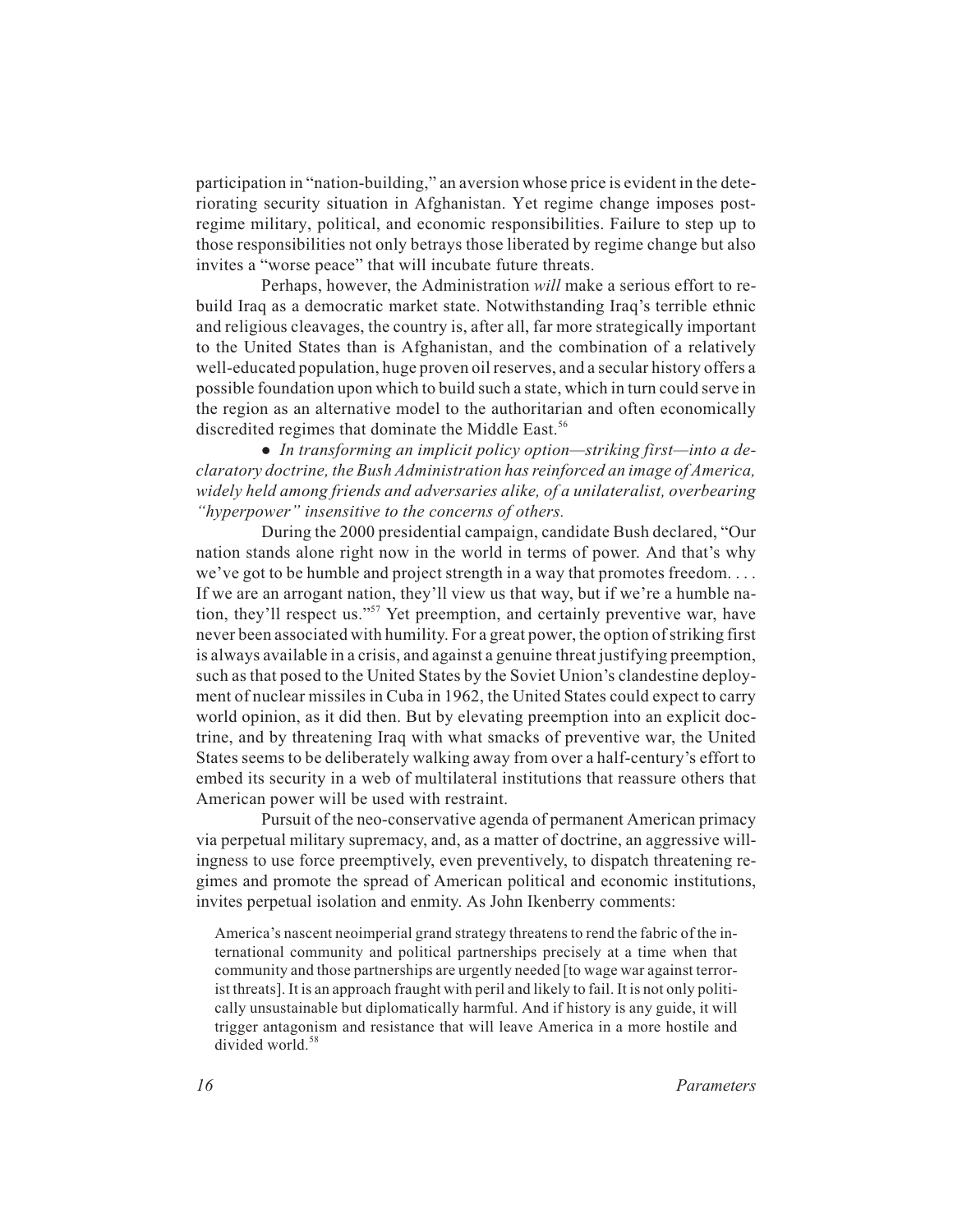The influence of neo-conservative ideologues on the Bush White House has been much remarked upon.<sup>59</sup> That influence has been evident in the Administration's disdain for treaties and coalitions that in any way limit American freedom of action, its pronounced one-sidedness on the Israeli-Palestinian struggle, its preoccupation with regime change in Iraq, its proclamation of the use-of-force doctrine that is the subject of this essay, and its confidence in the self-evident virtue of the United States and its political and economic values as the agents of global transformation. $60$  Long before  $9/11$ , the neo-conservatives were committed to a hyper-activist foreign policy based on large increases in defense spending and a commitment "to challenge regimes hostile to our interests and values" and "to accept responsibility for America's unique role in preserving and extending an international order friendly to our security, our prosperity, and our principles."61 In Iraq, they see an opportunity not only to destroy a tyrant but also to demonstrate America's will to use its unprecedented power and to create a model state in Iraq for others in the region to follow. Beyond that, they seek to prevent the emergence of any military rival. The *National Security Strategy* not only declares the American objective of "dissuad[ing] potential adversaries from pursuing a military build-up in the hopes of surpassing, or equaling, the power of the United States," but also lectures China, thought to be the coming challenger, against "pursuing advanced military capabilities . . . an outdated path that, in the end, will hamper its pursuit of national greatness."<sup>62</sup> Thus military supremacy is legitimate for the United States, but military modernization by relatively weak China is not.

Pursuit of a unilateralist, primacist agenda risks long-run insecurity for the United States. "An explicit American hegemony may appear [to the Administration] preferable to the messy compromises of the existing order, but if it is nakedly based on commercial interests and military power it will lack all legitimacy. Terror will continue, and worse, widespread sympathy with terror." So warns Sir Michael Howard. He continues:

But American power placed at the service of an international community legitimized by representative institutions and the rule of law, accepting its constraints and inadequacies but continually working to improve them: that is a very different matter.... [The United States] must cease to think of itself as a heroic lone protagonist in a cosmic war against "evil," and reconcile itself to a less spectacular and more humdrum role: that of the leading participant in a flawed but still indispensable system of cooperative global governance. $63$ 

In fairness to proponents of preemption, however, it should be pointed out that neither preemption nor, certainly, regime change are new to American statecraft. Before the War of 1812, James Madison authorized military operations in Spanish Florida in an attempt to preempt the British from using it as a base from which to attack the United States. Indeed, the subsequently proclaimed Monroe Doctrine was aimed at preempting renewed European military intervention in the Western Hemisphere. The post-Civil War US winter campaigns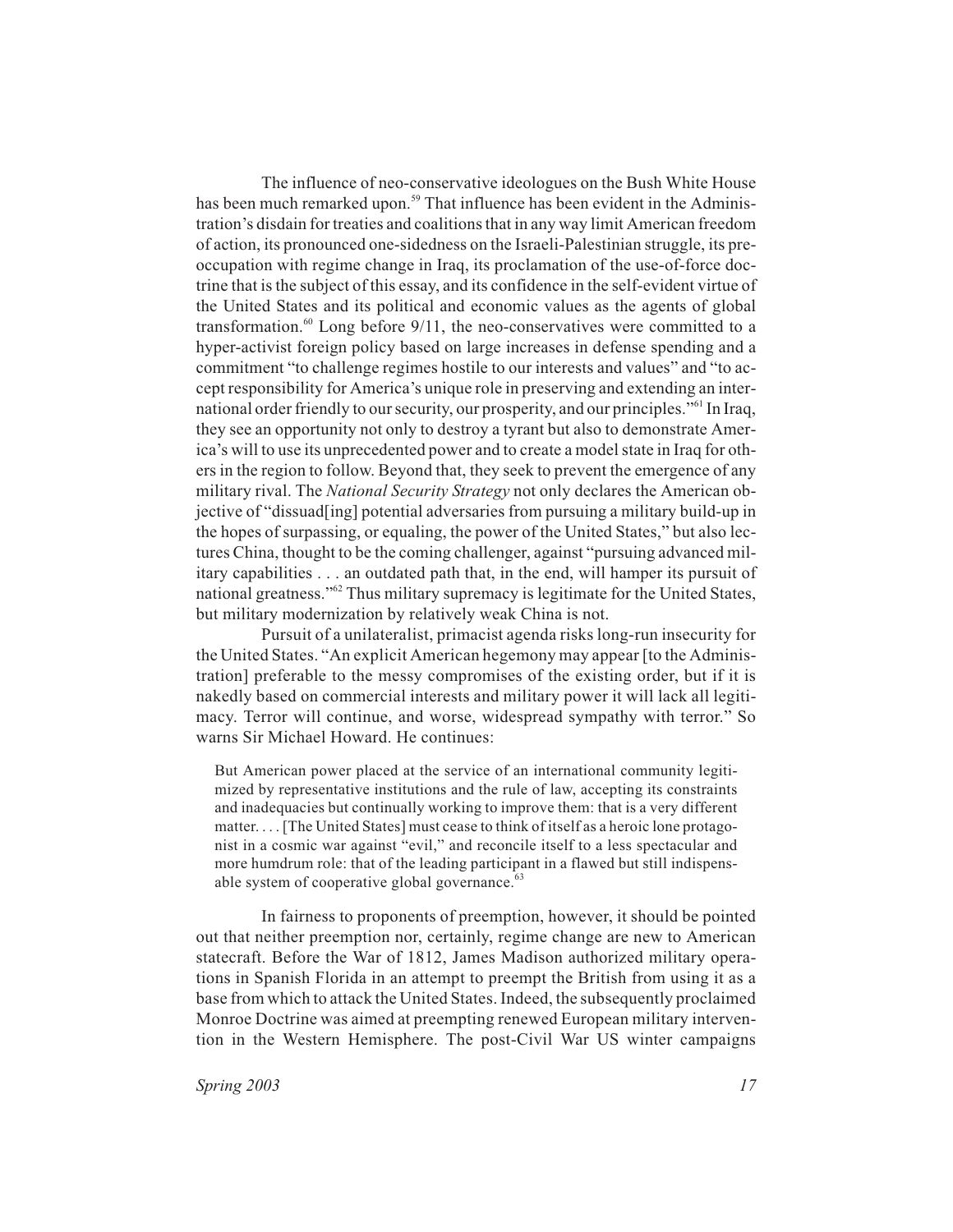against the Western Indians were preemptive in nature. In 1898, the United States launched a preemptive attack on a Spanish fleet in the Philippines even though that target and locus had nothing to do with the origins of the Spanish-American War. NSC-68 (1950) explicitly accepted the idea of a preemptive nuclear attack if a Soviet attack was known to be on its way or about to be launched.<sup>64</sup> During the Cold War, the United States engineered the covert (e.g., Guatemala, Iran) and overt (e.g., Grenada) overthrow of regimes it believed were precursors to the establishment of expanded Soviet power and influence. US intervention in Vietnam was justified as a means of preventing the other Asian "dominoes" from falling to communism. And US action during the Cuban Missile Crisis of 1962 was preemptive to the extent that the US naval "quarantine" of Cuba and threat of nuclear retaliation against the Soviet Union were aimed at forestalling the establishment on the island of a permanent force of Soviet medium-range nuclear ballistic missiles. To be sure, President Kennedy found a way out of the crisis short of war, but he did warn that "we no longer live in a world where only the actual firing of weapons represents a sufficient challenge to a nation's security to constitute maximum peril."<sup>65</sup> Great powers have a habit of intervening to forestall smaller problems from becoming larger problems.

 *The Bush Doctrine invites abuse and establishes a dangerous precedent for others to follow.*

For the United States, the risk is doctrinal degeneration into an excuse for attacking regimes we simply don't like versus regimes that pose genuine "preemptive" threats. The doctrine invites abuse because it offers no criteria by which to judge a threat justifying a preemptive strike. A rogue state is not automatically a target for preemption; if it were, the Bush Administration would be talking about a war with Iran and not talking at all to North Korea. Indeed, what justifies an attack on Iraq but not on Iran or North Korea, which, like Iraq, the Administration has identified as "axis of evil" states? Had the Bush Doctrine been in place after World War II, could it have been invoked against the Soviet Union and Communist China, both of which met the new *National Security Strategy* definition of a rogue state and were pursuing the acquisition of nuclear weapons until 1949 and 1964, respectively? "Because the doctrine sets no bounds," argues an analysis of the *National Security Strategy*, "might the US again choose preemption even though deterrence would this time be appropriate? And knowing this, might others be more likely to strike even earlier—requiring the US to improve its first strike capabilities in return? The logic of offense and defense could make a world of unbounded preemption very ugly indeed."<sup>66</sup>

A Brookings Institution critique concludes that the Bush Doctrine's "silence on the circumstances that justify preemption" raises the danger that other countries "will embrace the preemption argument as a cover for settling their own national security scores.... [U]ntil the Administration can define the line separating justifiable preemption from unlawful aggression in ways that will gain widespread adherence abroad, it risks seeing its words used to justify ends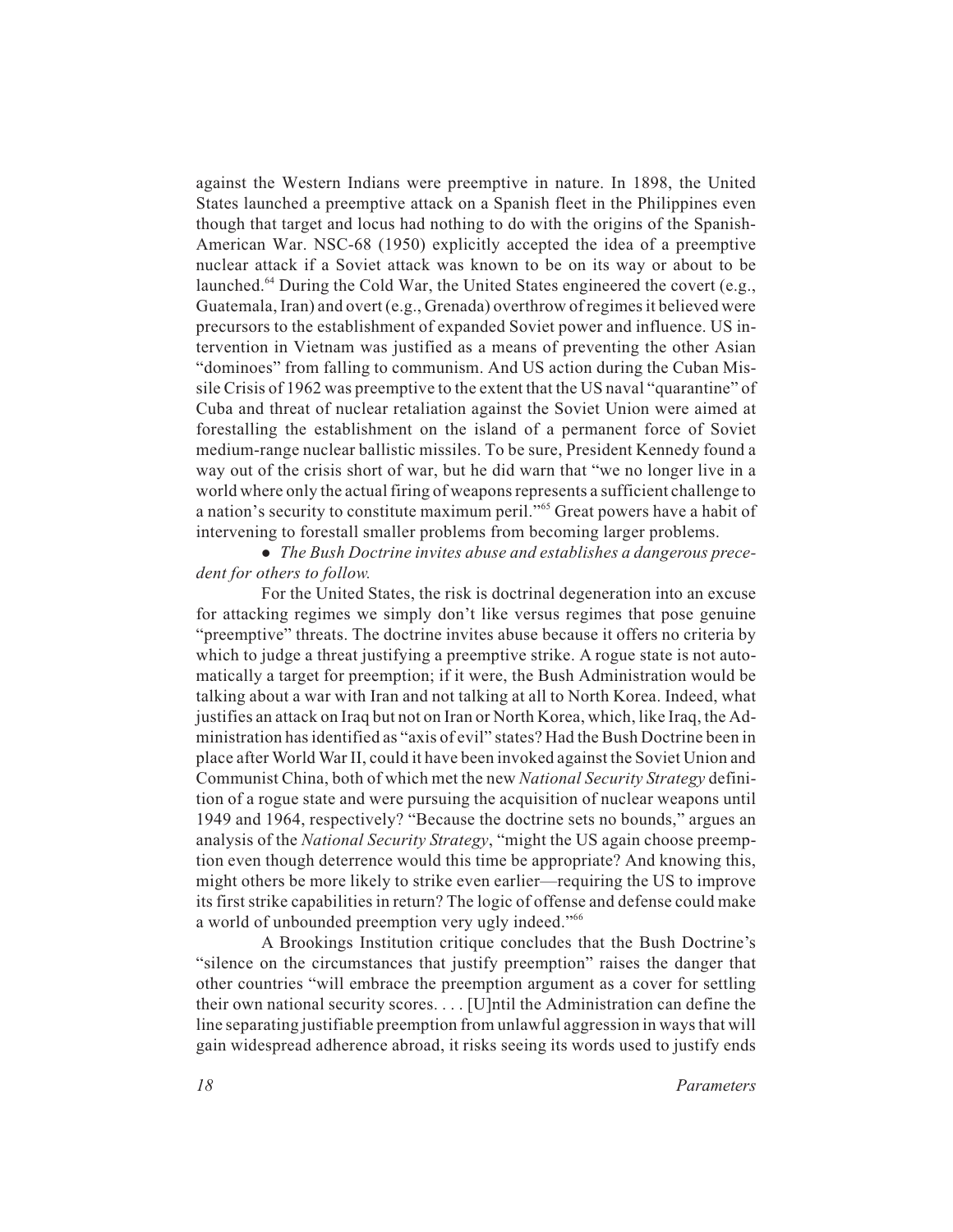it opposes."67 Russia has already invoked American endorsement of preemption as justifying possible military action against Georgia, from which Chechen separatists (or terrorists, if you prefer) conduct operations in Chechnya. India could attack Pakistan, happily invoking the Bush Doctrine on the charge of Pakistan's sponsorship of terrorism in Kashmir. And China could justify a preventive war against Taiwan as a means of forestalling its threatened independence or unfavorable (to China) alteration of the military balance across the Taiwan Strait. "It cannot be in either the American national interest or the world's interest," argues Henry Kissinger, "to develop principles that grant every nation an unfettered right of preemption against its own definition of threats to its security."68

However convincing the case for an attack on Iraq, preemption as a declaratory doctrine lacking criteria but applicable to a generic category of states invites real trouble after Iraq, and for that reason could turn out to be a poor, even impossible basis for America's relations with the rest of the world.

#### *Coda*

In the earliest years of the Cold War, before the Soviet Union exploded its first atomic bomb, there were calls in the United States for preventive war against another evil dictator. The calls continued even after the Soviets detonated their first bomb in 1949. Indeed, in the following year, the Commandant of the Air Force's new Air War College publicly asked to be given the order to conduct a nuclear strike against fledgling Soviet atomic capabilities. "And when I went to Christ," said the Commandant, "I think I could explain to Him why I wanted to do it now before it's too late. I think I could explain to Him that I had saved civilization. With it [the A-bomb] used in time, we can immobilize a foe [and] reduce his crime before it happened."69

President Truman fired the Commandant, preferring instead a long, hard, and, in the end, stunningly successful policy of containment and deterrence.

#### **NOTES**

1. Restated in *The National Security Strategy of the United States of America* (Washington: White House, September 2002), p. 13. Hereinafter referred to as *National Security Strategy*.

2. Donald Rumsfeld, "The Price of Inaction Can Be Truly Catastrophic," *Asahi Shimbun* (Japan), 10 September 2002, http://ebird.dtic.mil/Sep2002/e20020910price.htm.

3. *National Security Strategy*, p. 14.

4. For a comparison of various WMD, see Gregg Easterbrook, "Term Limits, The Meaninglessness of WMD," *New Republic*, 7 October 2002, pp. 22-25.

5. See Michael R. Gordon, "In Bush's 'Axis of Evil,' Why Iraq Stands Out," *The New York Times*, 9 September 2002.

6. Quoted in Kevin Whitelaw and Mark Mazzetti, "Why War?" *U.S. News and World Report*, 14 October 2002, http://ebird.dtic.mil/Oct2002/e20021007whywar.htm, emphasis added.

7. *National Security Strategy*, p. 15.

8. Text of President Bush's Speech at West Point, http://www.nytimes.com/2002/06/01/international/ 02PTEX-WEB.html. Hereinafter "Speech at West Point."

9. Quoted in William Kristol, "Taking the War Beyond Terrorism," *The Washington Post*, 31 January 2002. 10. The President's State of the Union Address, Washington, 29 January 2002, http://www.whitehouse.gov/

news/releases/2002/01/20020129-11.html.

11. Speech at West Point.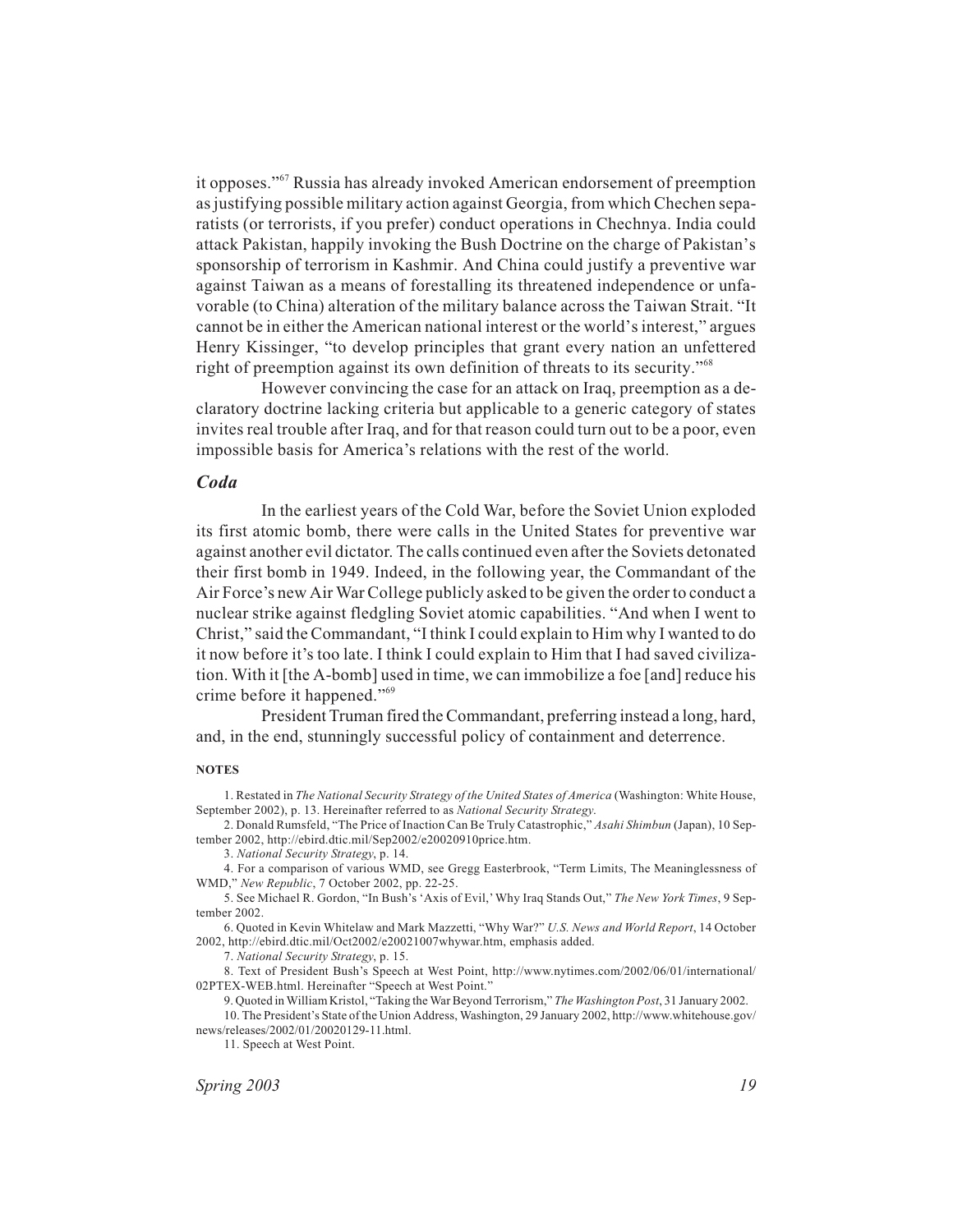12. *National Security Strategy*, p. 15.

13. Quoted in Scott Peterson, "Can Hussein Be Deterred?"*Christian Science Monitor*, 10 September 2002.

14. *National Security Strategy*, p. 14.

15. Donald Rumsfeld, "We Must Act to Prevent a Greater Evil, Even if that Act Means War," *London Independent*, 8 September 2002.

16. Rumsfeld, "The Price of Inaction."

17. Speech at West Point.

18. *National Security Strategy*, p. 15.

19. Ibid.

20. US Department of Defense, *DOD Dictionary of Military and Associated Terms*, Joint Publication 1-02 (Washington: Department of Defense, 12 April 2001), p. 333.

21. Ibid., p. 336.

22. Quoted in David E. Sanger, "Beating Them to the Prewar," *The New York Times*, 28 September 2002.

23. Quoted in Michael Elliot, "Strike First, Explain Yourself Later," *Time*, 24 June 2002, http:// www.time.com/columnist/elliot/article/0,9565,265536,00.html. Webster was referring to an incident in 1837 in which Canadian forces attacked a US ship, the *Caroline*, above Niagara Falls, believed to be conveying supporters of a rebellion against British rule in Canada. The British claimed to have acted in self-defense, a claim that Webster rejected with his dictum on preemption.

24. See William W. Bishop, Jr., *International Law, Cases and Materials* (2d ed.; Boston: Little, Brown, 1962), pp. 776-79.

25. On 8 September 2002, Senator Bob Graham, Chairman of the Senate Select Committee on Intelligence, stated that Administration officials "have recently let Saddam Hussein know what the consequences of his use of a weapon of mass destruction . . . against any of his neighbors [would be], and that would be annihilation." Senator Richard C. Shelby, Vice Chairman of the Committee, also stated that Saddam Hussein had been formally warned of "extinction" if he used such a weapon. Joyce Howard Price, "U.S. Reprisal to Be 'Annihilation,'" *Washington Times*, 9 September 2002.

26. *National Strategy to Combat Weapons of Mass Destruction* (Washington: White House, December 2002), p. 3.

27. "President Bush's Speech on the Use of Force," *The New York Times*, 8 October 2002, http:// www.nytimes.com/2002/10/08/national/08BTEX.html. Hereinafter, "Speech on the Use of Force."

28. Michael Walzer, "No Strikes," *New Republic*, 30 September 2002, p. 20.

29. Richard N. Haass, *Intervention, The Use of American Military Force in the Post-Cold War Era* (Washington: Carnegie Endowment for World Peace, 1994), p. 51.

30. For an assessment of explicit and implicit US political objectives in the Gulf War, see Jeffrey Record, *Hollow Victory, A Contrary View of the Gulf War* (McLean, Va.: Brassey's [US], 1993), pp. 50-56.

31. Stephen Zunes, "The Case Against War," *The Nation*, 30 September 2002, pp. 11-16.

32. Bob Woodward, *Bush at War* (New York: Simon and Schuster, 2002), pp. 48-49.

33. Quoted in Mike Allen, "Bush: Hussein, Al Qaeda Linked," *The Washington Post*, 26 September 2002.

34. See David Benjamin, "Saddam Hussein and Al Qaeda Are Not Allies," *The New York Times*, 30 September 2002, http://ebird.dtic.mil/Sep2002/e20020930saddam.htm.

35. See Daniel Benjamin and Steven Simon, *The Age of Sacred Terror*(New York: Random House, 2002), p. 254.

36. Kenneth M. Pollack, *The Threatening Storm, The Case for Invading Iraq* (New York: Random House, 2002), pp. 151, 266.

37. "Speech on the Use of Force."

38. Cited in Alison Mitchell and Carl Hulse, "C.I.A. Warns that a U.S. Attack May Ignite Terror," *The New York Times*, 9 October 2002. Also see Dana Priest, "Analysts Discount Attack by Iraq," *The Washington Post*," 9 October 2002.

39. Brent Scowcroft, "Don't Attack Iraq," *The Wall Street Journal*, 15 August 2002, http://ebird.dtic.mil/ Aug2002/e20020815dont.htm.

40. Madeleine K. Albright, "Where Iraq Fits In on the War on Terror," *The New York Times*, 13 September 2002. 41. Michael Elliot, "How Al-Qaeda Got Back on the Attack," *Time*, 28 October 2002, http://ebird.dtic.mil/ Oct2002/e20021021howal.htm.

42. Georgie Anne Geyer, "Backlash Against Going After Iraq," *Chicago Tribune*, 18 October 2002.

43. Benjamin and Simon, p. 385. Also see Tony Judt, "The Wrong War at the Wrong Time," *The New York Times*, 20 October 2002.

44. In his West Point speech, President Bush referred to the threat of "unbalanced dictators with weapons of mass destruction" (Speech at West Point). Subsequently, he spoke of "Saddam's madness" (Allen).

45. Philip Bobbitt, *The Shield of Achilles: War, Peace, and the Course of History* (New York: Alfred A. Knopf, 2002), p. 685.